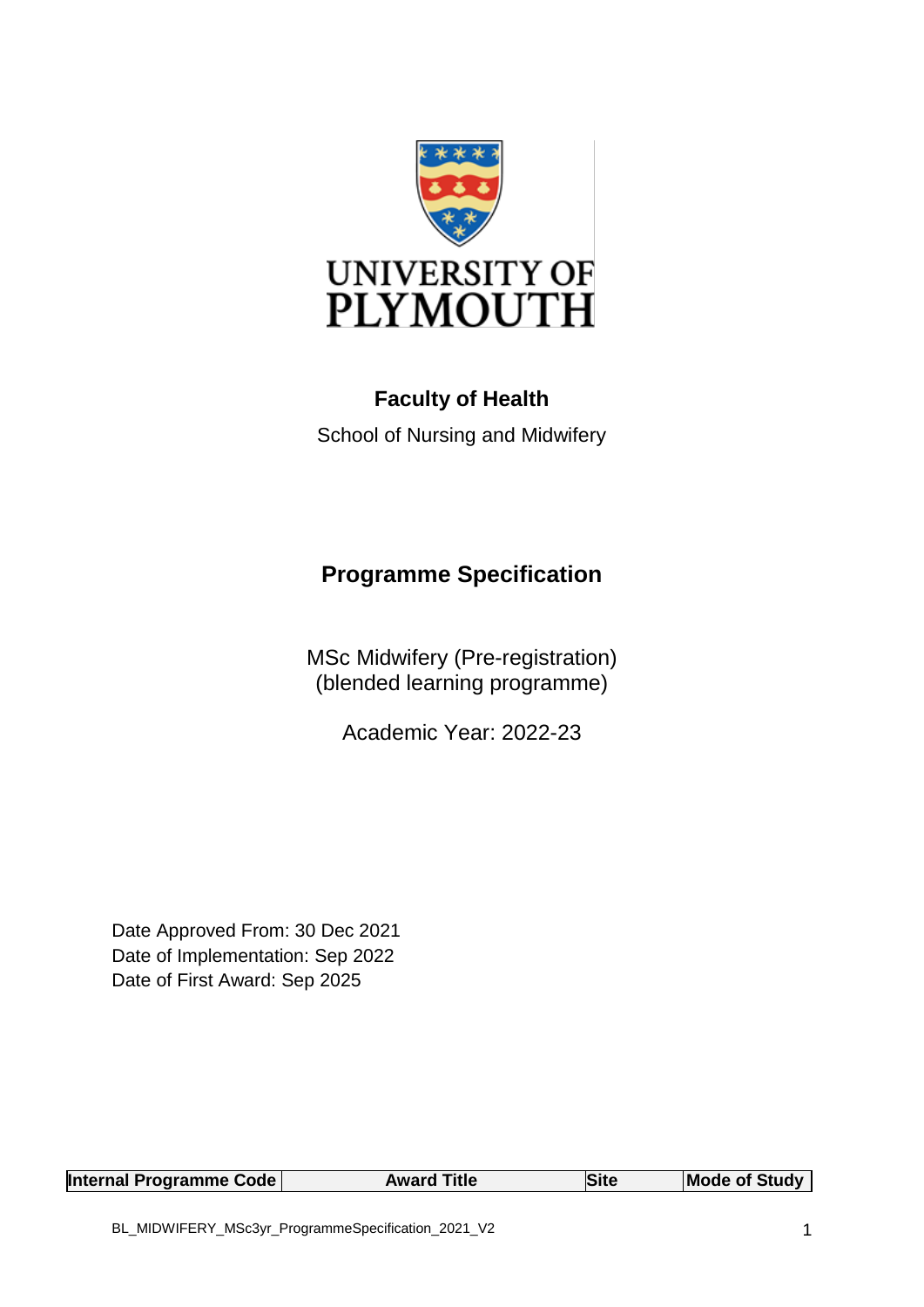| 7330 | MSc Midwifery (Pre-Registration) | <b>South West</b> | <b>Blended</b><br>Learning |
|------|----------------------------------|-------------------|----------------------------|
|      |                                  |                   |                            |

| <b>Reviewed</b> | Amended following review (Y/N) | <b>Sections amended</b> |
|-----------------|--------------------------------|-------------------------|
|                 |                                |                         |
|                 |                                |                         |
|                 |                                |                         |
|                 |                                |                         |
|                 |                                |                         |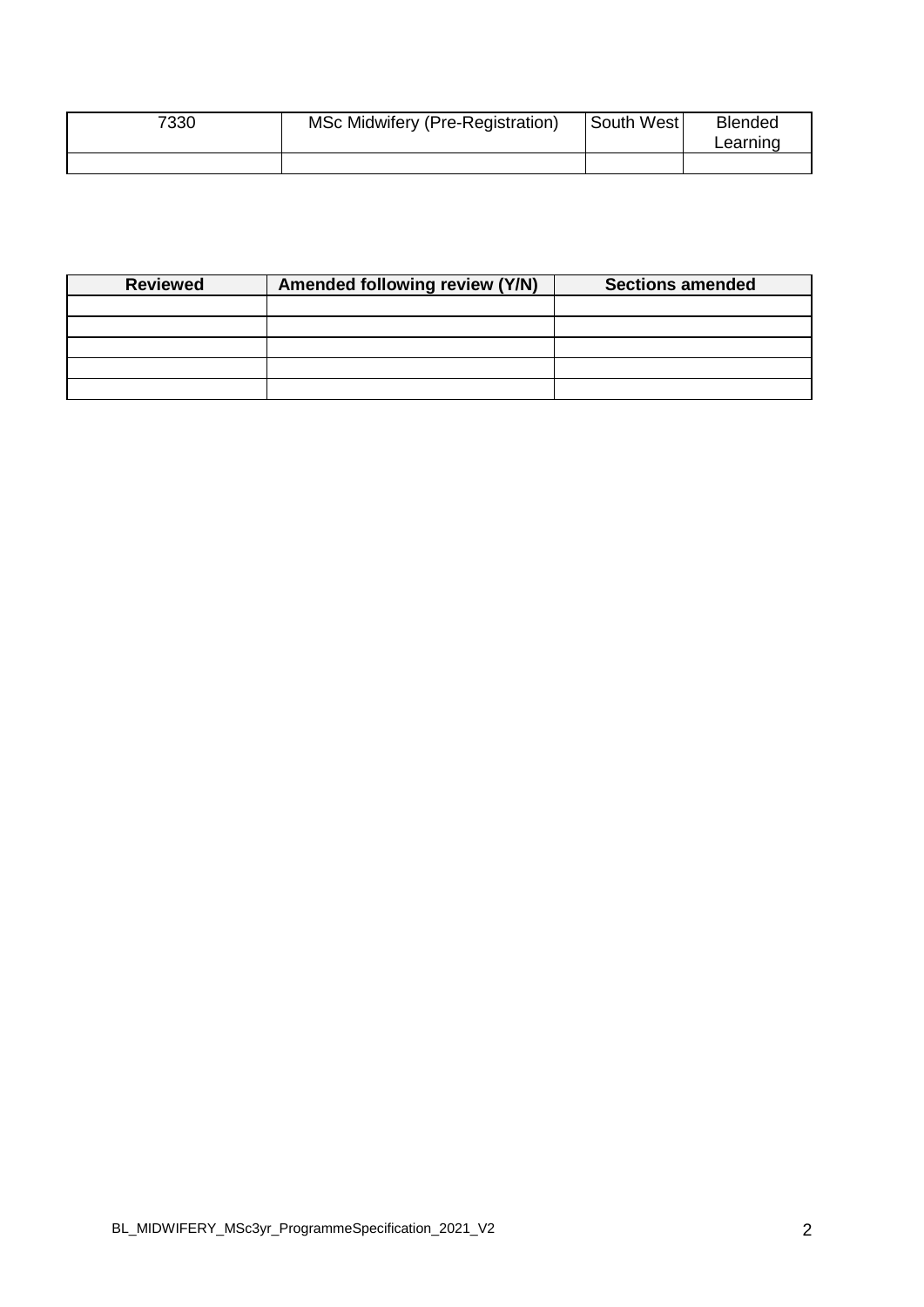## **Contents**

| 1. |                                                                    |    |
|----|--------------------------------------------------------------------|----|
| 2. |                                                                    |    |
| 3. |                                                                    |    |
| 4. | Distinctive Features of the Programme and the Student Experience 5 |    |
| 5. |                                                                    |    |
| 6. |                                                                    |    |
| 7. |                                                                    |    |
| 8. |                                                                    |    |
| 9. | Admissions Criteria and Disability Service arrangements            | 18 |
|    | 10. Progression Criteria for Final and Intermediate Awards         | 20 |
|    |                                                                    | 22 |
|    |                                                                    |    |

## **Appendices:**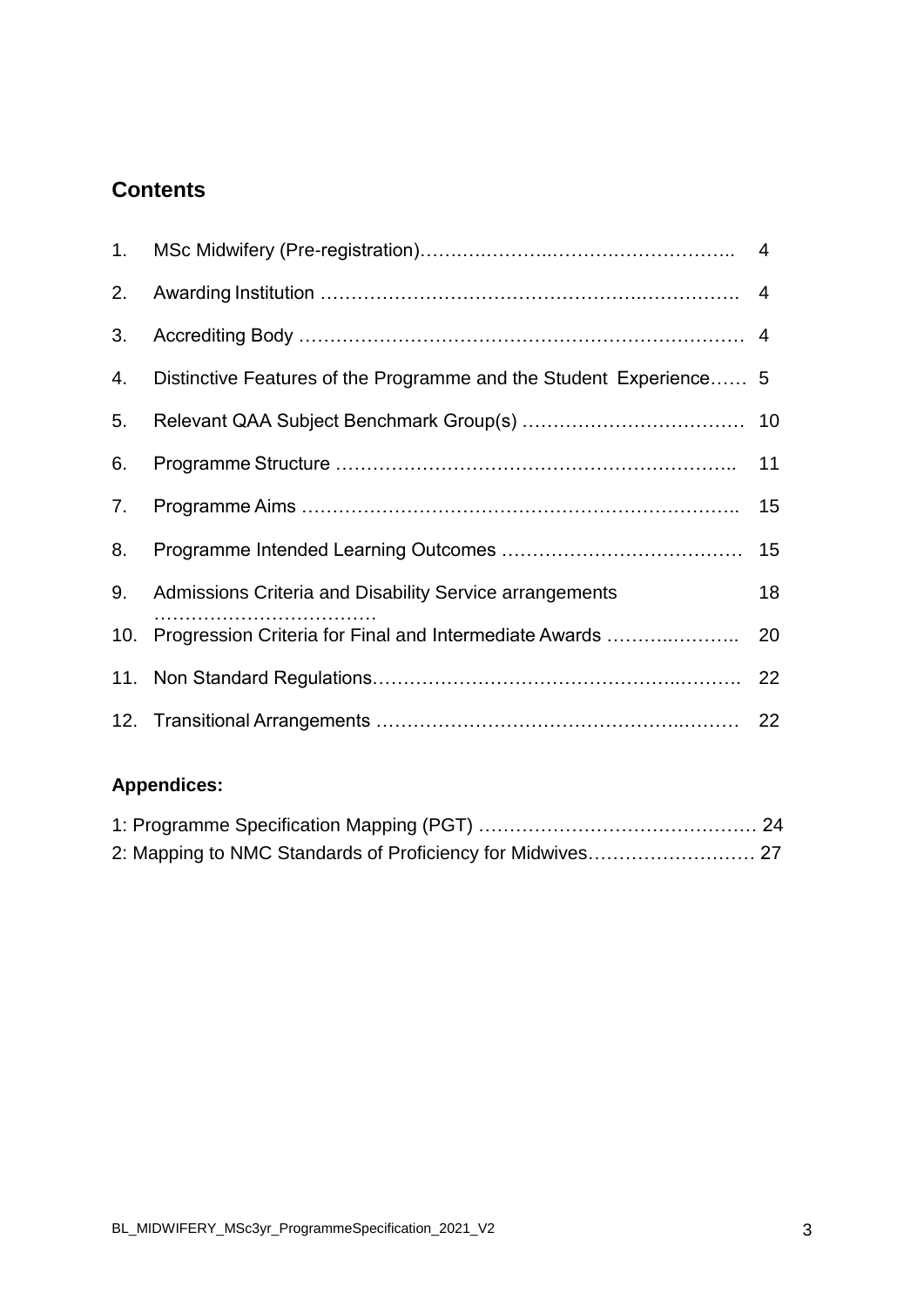## **1. MSc Midwifery (Pre-registration)**

#### **Final award title:**

MSc Midwifery (Pre-registration)

#### **Intermediate award titles:**

Professional Graduate Certificate (120 credits L6)

Post Graduate Certificate (60 credits L7)

(This award does not lead to eligibility to apply for NMC registration)

Post Graduate Diploma (120 credits L7)

(This award does not lead to eligibility to apply for NMC registration)

Post Graduate Diploma Midwifery (Pre-registration) (140 credits L7)

(This award leads to eligibility to apply for NMC registration, provided all NMC requirements – including theory and practice hours – have been achieved. It would be used for those who are unable to achieve the final Research and Quality Improvement module assessment at 40 credits).

Later: MSc Health and Wellbeing (Midwifery)

Students can achieve this award with a Post Graduate Diploma Midwifery (Pre-registration) (140 credits L7) and NMC registration following completion of an additional 40 credits at L7.

#### **JACS3 code: B720 - Midwifery**

**HECOS code: 100288 - Midwifery**

**2. Awarding Institution:** University of Plymouth

**Teaching institution(s):** University of Plymouth

#### **3. Accrediting body:** Nursing and Midwifery Council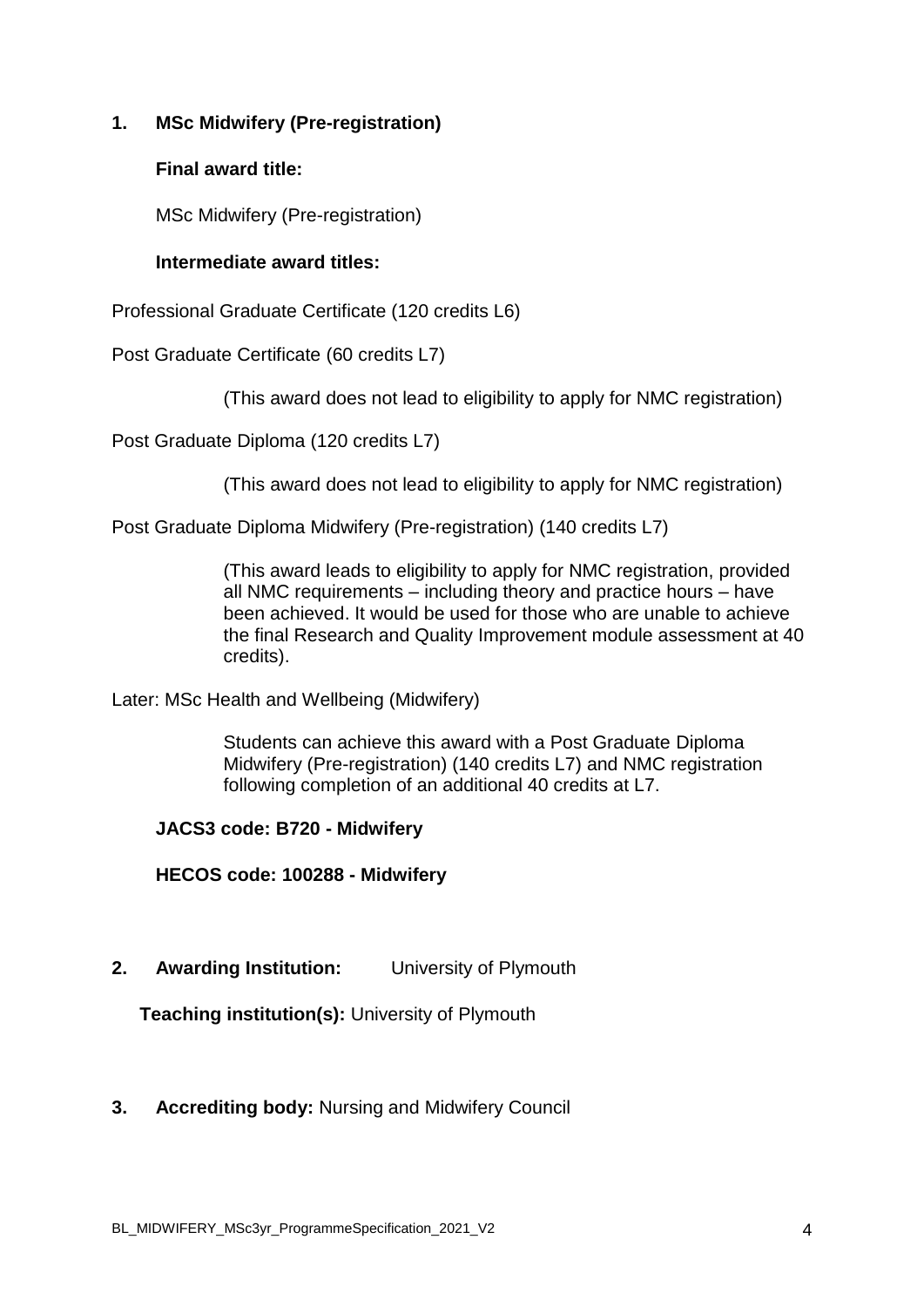## **4. Distinctive Features of the Programme and the Student Experience**

This contemporary programme has been designed following a dynamic collaborative working relationship between the University, its students and stakeholders. A blended learning approach eliminates the requirement to attend lectures on the University of Plymouth Drake Circus campus, enabling students to access immersive digital teaching and learning materials asynchronously, at a time that suits them. Students will also be required to complete clinical placements (20.3 hours on average per week, integrated throughout the three-year programme) and attend regular local group tutorials / workshops. This programme will appeal to students in more remote areas, and those with family or caring commitments, in view of the flexible approach to learning. Students will, however, need to be self-motivated and have excellent time management skills in view of the high level of guided independent learning required.

It takes into consideration the distinct and autonomous role of midwives in the care of healthy pregnant women and their babies, in line with NMC Standards of proficiency for midwives (NMC, 2019<sup>1</sup>). It also acknowledges national drivers to deliver safe and personalised maternity care with a focus on safety of mothers and babies as paramount (NHS England and NHS Improvement, 2020<sup>2</sup>).

This MSc programme offers students, who have already achieved a degree, the opportunity to study midwifery at postgraduate level. On completion students will be eligible to join the NMC register as midwives and look forward to rewarding careers both nationally and internationally.

## **4.1 Distinctive Features**

**Students will spend 50% of the programme undertaking integrated, part time** clinical practice placements in line with the NMC  $(2019a)^3$  Standards for preregistration midwifery programmes, under the supervision of a registered practitioner, providing excellent preparation for employment.

<sup>-</sup><sup>1</sup> NMC(2019) Standards of proficiency for midwives. Available at:

[https://www.nmc.org.uk/globalassets/sitedocuments/standards/standards-of-proficiency-for](https://www.nmc.org.uk/globalassets/sitedocuments/standards/standards-of-proficiency-for-midwives.pdf)[midwives.pdf](https://www.nmc.org.uk/globalassets/sitedocuments/standards/standards-of-proficiency-for-midwives.pdf) Accessed 11/06/20

<sup>&</sup>lt;sup>2</sup> NHS England and NHS Improvement (2020) Better Births Four Years On: A review of Progress. Available at: [https://www.england.nhs.uk/wp-content/uploads/2020/03/better-births-four-years-on](https://www.england.nhs.uk/wp-content/uploads/2020/03/better-births-four-years-on-progress-report.pdf)[progress-report.pdf](https://www.england.nhs.uk/wp-content/uploads/2020/03/better-births-four-years-on-progress-report.pdf) Accessed 11/06/20

<sup>&</sup>lt;sup>3</sup> Nursing and Midwifery Council (2019a) Part 3: Standards for pre-registration midwifery programmes [https://www.nmc.org.uk/globalassets/sitedocuments/standards/standards-for-pre-registration](https://www.nmc.org.uk/globalassets/sitedocuments/standards/standards-for-pre-registration-midwifery-programmes.pdf)[midwifery-programmes.pdf](https://www.nmc.org.uk/globalassets/sitedocuments/standards/standards-for-pre-registration-midwifery-programmes.pdf)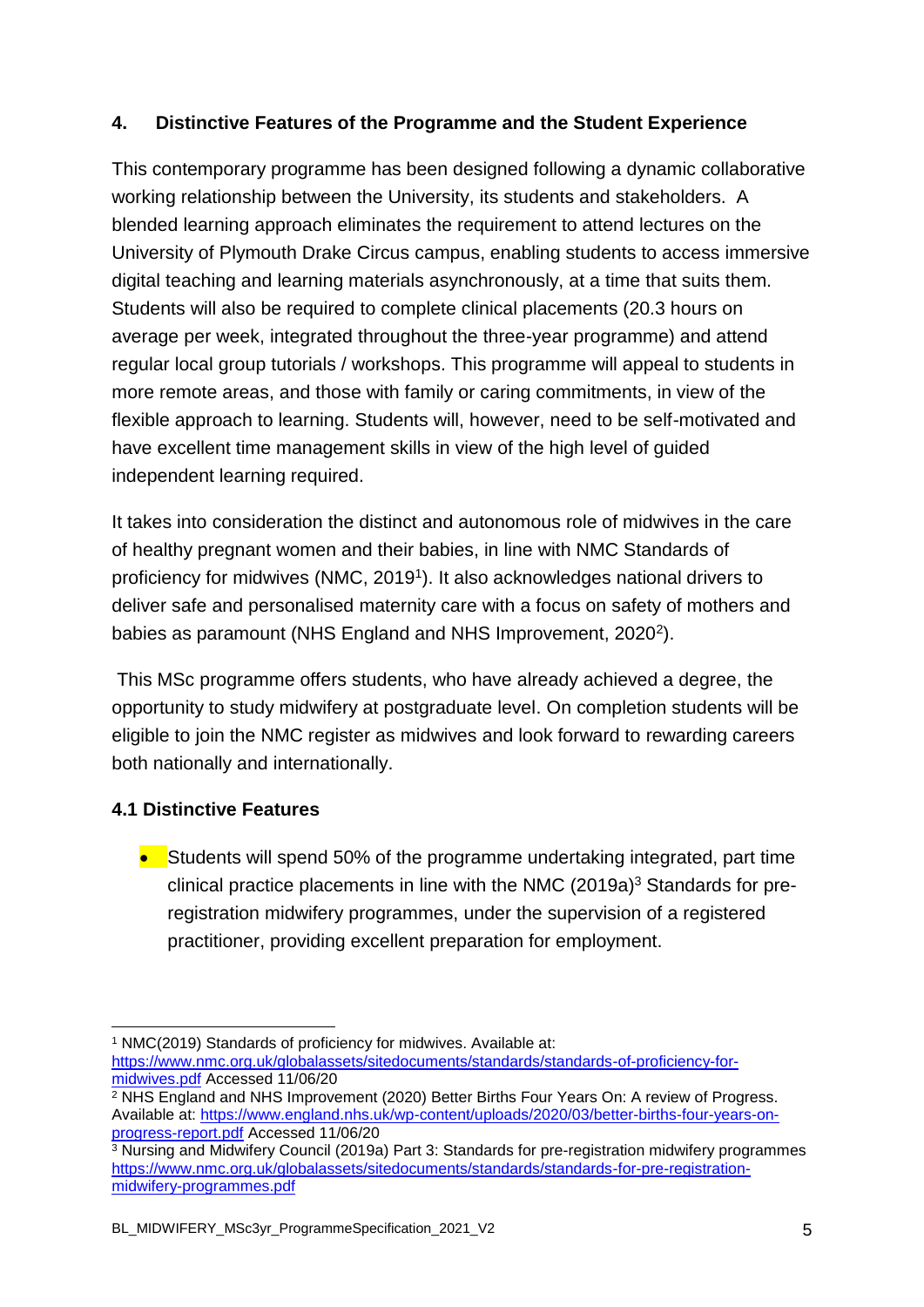- Students will engage digitally with online asynchronous teaching and learning activities, alongside clinical placements, which will equip them with the knowledge and skills to optimise the childbirth experience for women and their families
- Students will be offered regular face-to-face group tutorials / workshops, to ensure they are "on-track" with their learning, practice clinical skills, and provide support
- Students will not be required to travel to the University of Plymouth Drake Circus campus for lectures, but will be able to access all theoretical teaching and learning resources online, including access to the library and student support hub
- Students will be equipped within a rigorous academic framework for the development and synthesis of critical knowledge and skills to optimise the childbirth experience for women and their families
- Students will be given the opportunity to further explore a quality improvement project or research proposal of their choice. This will demonstrate their knowledge and skills, providing a positive role-model in leadership relating to scholarly activities and research
- Students will be provided with practical placements and theoretical skills to promote and maximise physiological birth and support women with more complex needs
- Excellent communication networks exist between the midwifery team and local maternity services (clinicians and service-users), providing a strong foundation of support to students and facilitating prompt identification and resolution of any issues. Team members have experience of academic leadership of Placement Development Teams in the footprint, enabling a broader appreciation of contractual requirements, the importance of partnership working, and the wider context in which midwifery students' practise. Members of the midwifery team engage in direct clinical practice, further extending communication networks and enhancing theory-practice links.
- 'Fieldwork' opportunities throughout the programme will enable students to access wider learning in practice settings which will complement Domain 5 (NMC, 2019b)<sup>4</sup>: 'Promoting excellence: the midwife as colleague, scholar and

-

 $4$  Nursing and Midwifery Council (2019b) Standards of proficiency for midwives. Available: at: https://www.nmc.org.uk/globalassets/sitedocuments/standards/standards-of-proficiency-formidwives.pdf (Accessed 11/6/20)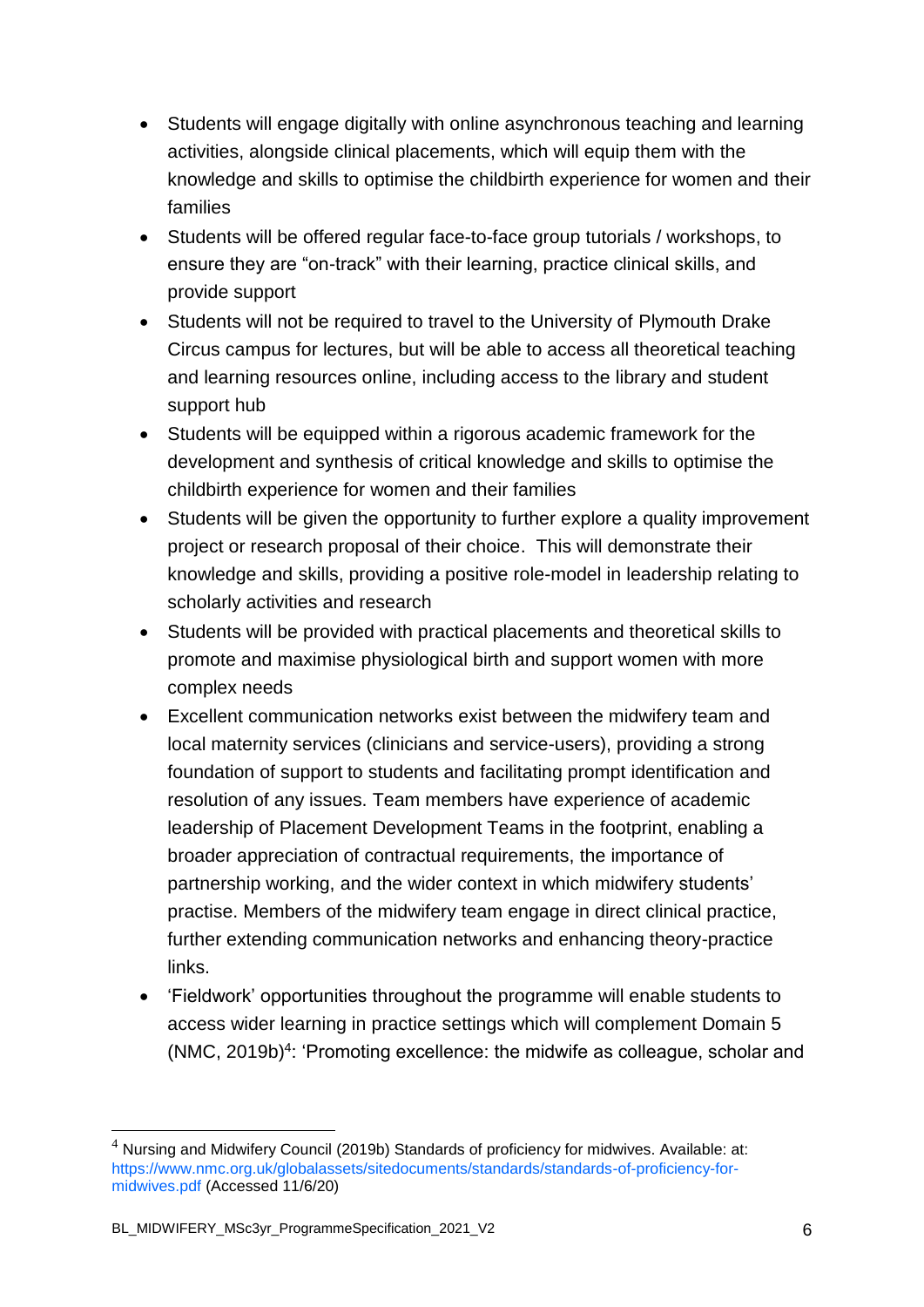leader', such as involvement in audits and other quality improvement activities and inter-professional learning.

- Midwifery students will be provided with opportunities to engage with students from other Faculties through the philosophy of inter-professional learning, which is promoted within the University. Recent projects include collaboration with nursing, health professions, paramedicine, medicine, dentistry and law.
- Multi-professional Schwartz Centre Rounds are also offered at the UoP, and have been demonstrated to promote connectedness between healthcare students through sharing emotions and experiences (Clancy *et al.*, 2019)<sup>5</sup>.
- The midwifery team is committed to continuing to provide a curriculum that is accredited by UNICEF BFI, equipping students with the knowledge and skills they need to effectively support infant feeding and relationship building.
- The midwifery team is an experienced and diverse group of professionals with a range of clinical and academic backgrounds. Some represent midwifery at national level.
- The team lead, teach and supervise on modules in the generic MSc Advanced Professional Practice (Nursing and Midwifery) programme, therefore engaging with a wide range of health professions and being familiar with masters level delivery and assessment.
- Masters students will benefit from tutorial sessions to facilitate discussion, analysis and evaluation of concepts at an appropriate level for postgraduate study.

The initial modules will focus on the midwife as a professional and practitioner, clinical skills, medication calculation and consolidation in research terminology. The following theoretical modules will build on these essential midwifery skills and integrate research modules to extend knowledge and prepare students for their final research or quality improvement project. Clinical placements will be part-time throughout the 3-year programme, allowing students to apply their knowledge and skill, and develop their competence in preparation for professional registration as midwives (NMC, 2019b) 4 . These placements are authentic in context; participation and learning is facilitated through midwifery practice supervisors and underpinned by theoretical knowledge.

<sup>-</sup><sup>5</sup> Clancy, D., Mitchell, A., Smart, C. (2019) 'A qualitative exploration of the experiences of students attending interprofessional Schwartz Rounds in a University context'. Journal of Interprofessional Care, 34 (Issue 3), p287-296. https://doi.org/10.1080/13561820.2019.1692797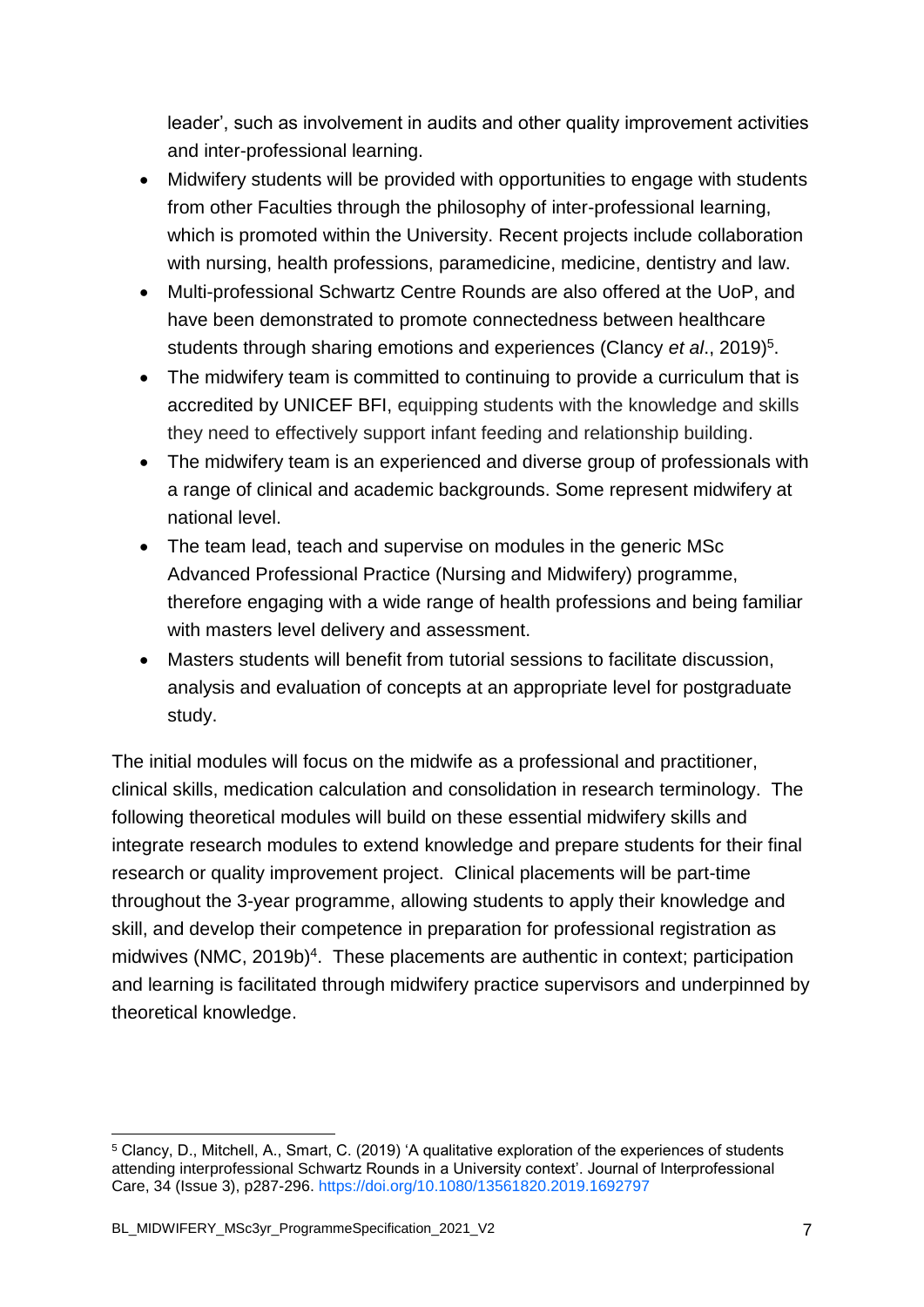## **4.2 The Student Experience**

The student experience is central to the quality of educational programmes. The student experience has a direct bearing and significant impact on patient care. Therefore, quality monitoring, including retention and achievement, and continuous quality enhancement is an important part of the delivery process of the programme.

Students will need to consider whether the blended learning route is best suited to their learning style, as they will need to access online teaching and learning activities independently. Those students who prefer a "classroom" experience, alongside other students, would be advised to consider a campus-based programme (also available at the University of Plymouth).

Our experience of online learning during the COVID pandemic has demonstrated the benefits and opportunities afforded by a distance learning approach to theoretical elements of the programme. Students will be encouraged to engage in online learning communities through the digital learning environment (DLE – Moodle) as well as national digital fora; regular face to face tutorials / workshops will also enable small group learning.

Students will work in an environment alongside health professionals who will provide a model for the attributes and qualities required of learners. Through the School's position in the Faculty of Health, students on the MSc Midwifery (Pre-registration) programme will be encouraged to access a wide range of online events which extend their learning, including research seminars in the health professions, Schwartz rounds, and other continuing professional development type events as appropriate to the students' stage and interests.

Introduction to a needs analysis at the outset of the programme will require students to identify pre-existing transferable knowledge, skills and attitudes, enabling them to map out elements of their programme by drawing on these experiences and identifying gaps in clinical practice and theoretical knowledge, such as research and biology. Flexibility in modules such as the final year 'Advancing Midwifery Practice' will accommodate opportunities to gain and reflect on additional opportunities, promoting a well-rounded skilled and knowledgeable professional midwife.

A main feature of the student experience is engagement in a research community. Students are encouraged to think of research and practice as an iterative, cyclical process involving: enquiry, design, technique, communication, practice, and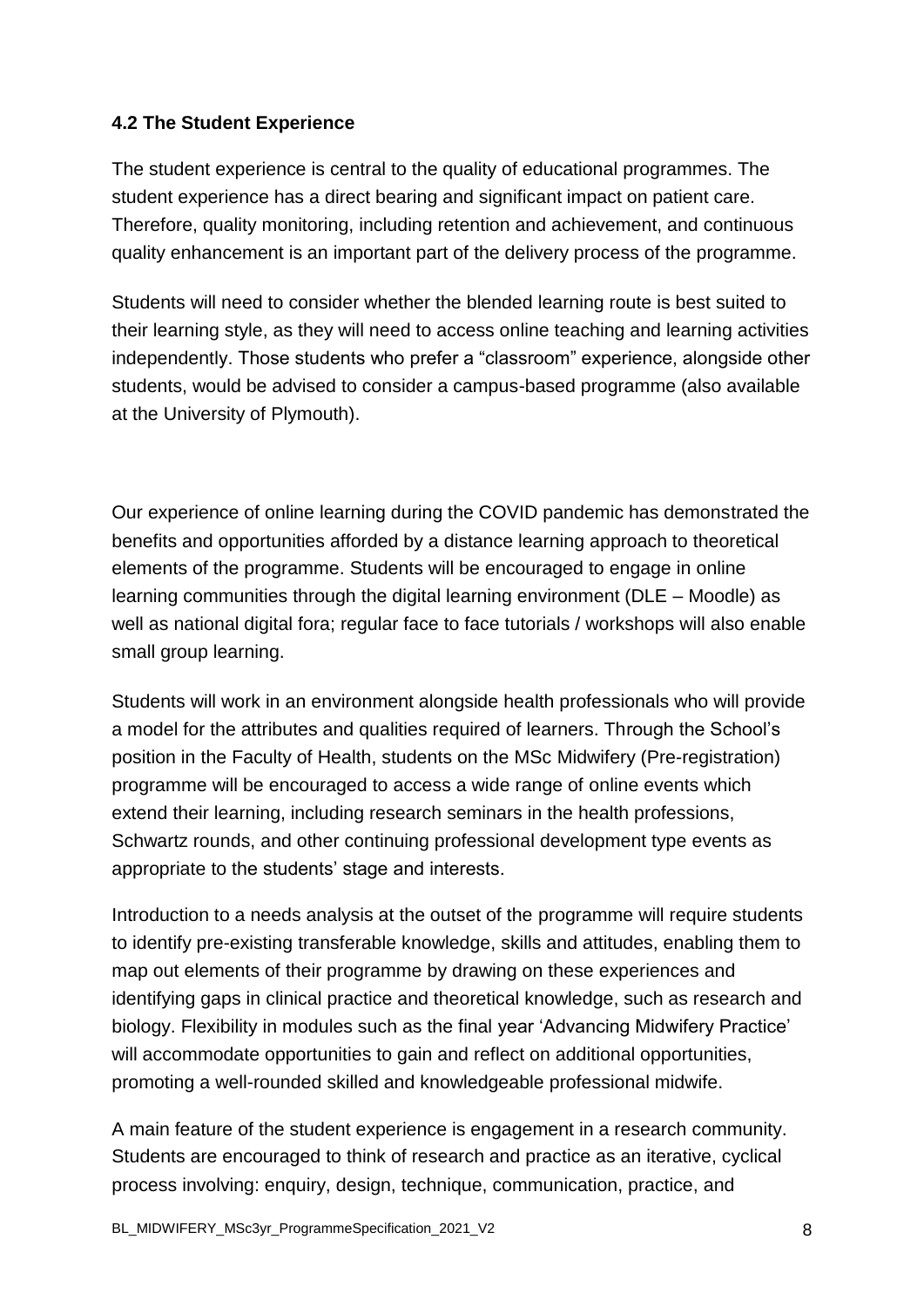reflection. Students will be encouraged to reflect on their learning regularly throughout the year, and tutorial activities will ensure this is integrated within their own practice. Reinforcement for masters' students will take place through additional self-directed guided independent learning activities which may include accessing activities available to postgraduate students on other programmes in the Faculty of Health and beyond. These – together with appropriate tutorial and online activities – will focus on empowering students to critically advance their conceptual understanding and management of complexities, promoting originality in application of knowledge and problem-solving approaches.

## **4.3 Sustainability**

Sustainability has been embedded throughout the nursing and midwifery curricula in SNAM based on the innovative research of the Sustainability, Society and Health Research Group (for example, Grose et al. 2012<sup>6</sup>; Grose and Richardson, 2013a<sup>7</sup>, b<sup>8</sup>; Manzi *et al*. 2016<sup>9</sup> ; Nichols *et al* 2009<sup>10</sup>; Richardson *et al*. 2009)<sup>11</sup>. Since 2011 we have developed and evaluated evidence based teaching and learning approaches to introduce students to the challenges of climate change in the context of health and wellbeing and sustainable healthcare provision (Grose and Richardson 2015<sup>12</sup>; Richardson et al. 2015)<sup>13</sup>. A NurSus TOOLKIT [\(www.nursus.eu\)](http://www.nursus.eu/), developed during a European funded project, provides a resource for health professionals, focusing on

<sup>-</sup><sup>6</sup> Grose, J., Bennallick, M., Nichols, A., Pahl, S., Richardson, J. (2012) 'Facilitating Sustainable Waste Management Behaviours Within the Health Sector: A Case Study of the National Health Service (NHS) in Southwest England, UK.' Sustainability, 4, p630 – 642. doi: 10.3390/su4040630

 $^7$  Grose, J., Richardson, J. (2013a) 'Managing a sustainable, low carbon supply chain in the English National Health Service: The views of senior managers.' Journal of Health Services Research & Policy, 18 (2), p83-89.<https://doi.org/10.1177/1355819612473453>

<sup>8</sup> Grose, J., Richardson, J. (2013b) 'Strategies to identify future shortages due to interruptions in the healthcare procurement supply chain: a method from the English National Health Service'. Journal of Health Services Research Policy and Practice. 19/1(19-26), p1355-8196. https://doi.org/10.1177/1355819613502172

<sup>9</sup> Manzi, S., Nichols A., Richardson, J. (2016) 'A comparison of waste compositions at health and social care facilities'. British Journal of Healthcare Management, 22 (9), p469-474. https://doi.org/10.12968/bjhc.2016.22.9.469

<sup>10</sup> Nichols, A., Maynard, V., Goodman, B., Richardson, J. (2009) 'Health, Climate Change and Sustainability: A systematic Review and Thematic Analysis of the Literature'. Environmental Health Insights, 3, p63-88. https://doi.org/10.4137/EHI.S3003

<sup>11</sup> Richardson, J., Kagawa, F., Nichols, A. (2009) 'Health, Energy Vulnerability and Climate Change: A Retrospective Thematic Analysis of Primary Care Trust Policies and Practices'. Public Health, 123, p765-770. DOI: 10.1016/j.puhe.2009.10.006

 $12$  Grose, J., Richardson, J. (2015) 'Can a sustainability and health scenario provide a realistic challenge to student nurses and lead to a commitment to making changes in practice?' Nursing and Health Sciences, 2, p256-61. https://doi.org/10.1111/nhs.12241

<sup>13</sup> Richardson, J., Grose, G., O'Connor, A., Bradbury, M., Kelsey, J., Doman, M. (2015) 'Nursing students' attitudes towards sustainability and health care'. Nursing Standard, 29 (42), p36-41. DOI: 10.7748/ns.29.42.36.e9692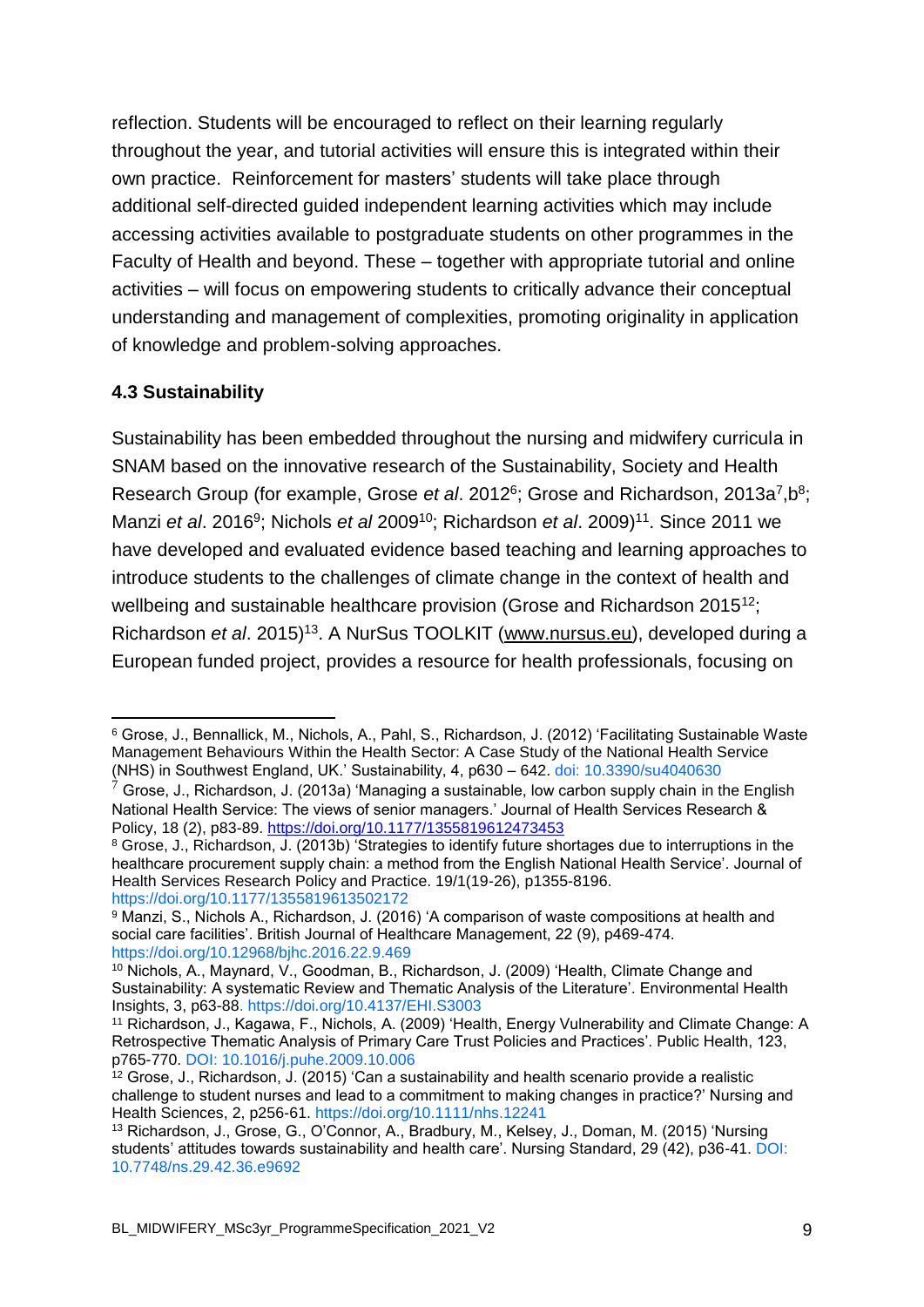the health challenges for climate change and sustainability, and is available in six languages<sup>18</sup>.

## **4.4 Peer Assisted Learning Scheme (PALS)**

The Peer Assisted Learning Scheme (PALS) offers students the opportunity to develop their own learning through assisting those at an earlier stage of the curriculum. PALS is defined as '*the acquisition of knowledge and skill through active helping and supporting among status equals or matched companions'* (Topping 2005, p631<sup>14</sup>). The School of Nursing and Midwifery PALS scheme is structured to suit the needs of all our stage one and two students (Black and MacKenzie 2008)<sup>15</sup>. PALS leaders apply for the role and are selected from stage two and stage three students. The PALS academic lead for midwifery is an ex-PALS leader – bringing invaluable experience and insight to this role. For more information see [https://www.plymouth.ac.uk/student-life/services/learning-gateway/learning](https://www.plymouth.ac.uk/student-life/services/learning-gateway/learning-development/pals)[development/pals.](https://www.plymouth.ac.uk/student-life/services/learning-gateway/learning-development/pals)

## **4.5 Practice Placements**

As part of the MSc Midwifery (Pre-registration) programme all students undertake a minimum of 2496 hours in clinical practice. Practice experiences take place in NHS Trusts (currently across the SW Peninsular – Somerset, Devon and Cornwall) that have agreed to offer the blended learning programme. Student places are therefore dependent on clinical placement capacity. Staff within the School of Nursing and Midwifery work in partnership with practice placement providers to ensure that the practice learning environment is conducive to meeting the individual learning needs of the student; a robust process of quality monitoring and enhancement of the learning environment is in place.

Students are supernumerary in all clinical placements. The shifts that students are rostered onto will reflect that midwifery care is delivered throughout a 24 hour period and on every day of the year. Shifts will include long days / nights, early, late, night, weekend, bank holiday and on-call duties. Students are informed of this at interview.

<sup>-</sup><sup>14</sup> Topping, K. (2005) 'Trends in Peer Learning'. Educational Psychology, 25 (6), p631–634. https://doi.org/10.1080/01443410500345172

<sup>15</sup> Black, F.M., MacKenzie, J. (2008) 'Peer support in the first year'. Available: https://www.enhancementthemes.ac.uk/docs/ethemes/the-first-year/peer-support-in-the-firstyear.pdf?sfvrsn=2562f981\_8 (Accessed 10/6/20)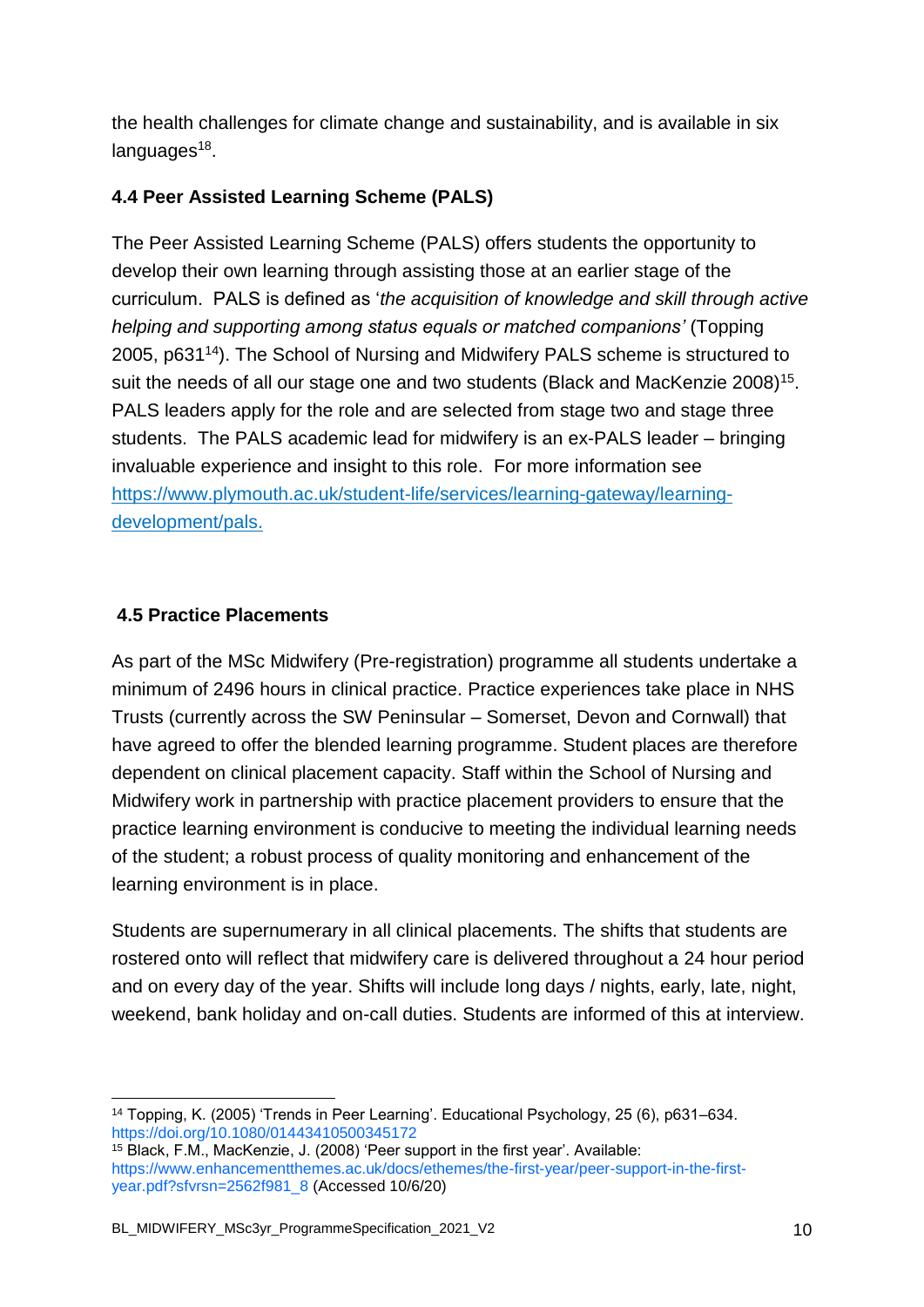On recruitment, students will be allocated to a placement zone, which may include up to two NHS Trust providers and the surrounding community areas within a Local Maternity System (LMS). This enables students to undertake integrated placements, on a part-time basis, alongside theory learning and other commitments. Students may be eligible for reimbursement of excess costs incurred when undertaking practical training on placements through the Travel and Dual Accommodation Expenses section of the NHS Business Services Authority (NHSBSA) Learning Support Fund <https://www.nhsbsa.nhs.uk/learning-support-fund>

PLEASE NOTE: The student is responsible for all applications and claims for support from the NHSBSA.

## **5. Relevant QAA Subject Benchmark Group(s)**

The programme is informed by the NMC Standards of Proficiency for Registered Midwives (NMC, 2019a) and the Quality Assurance Agency (QAA) Framework for Higher Education qualifications in England, Wales and Northern Ireland (2014)<sup>16</sup>.

The Quality Assurance Agency Subject Benchmark Statements for Midwifery is currently under review; the most recent version (2009) is not currently available on the QAA website.

## **6. Programme Structure**

-

The Blended learning MSc Midwifery (Pre-registration) programme will run in parallel with the blended learning BSc (Hons) Midwifery programme. This will enable all students to gain the essential knowledge and skills relating to the NMC (2019a) Standards of proficiency for midwives, enhance student identity and cohesion. However, self-directed management of this learning will be an essential component of the postgraduate programmes. The needs analysis, introduced at the start of the programme and reviewed annually, will help students to focus on clinical and theoretical gaps. Students will be provided with guidance as to opportunities for them to individually access additional experiences, and it will be their responsibility to

<sup>&</sup>lt;sup>16</sup> Quality Assurance Agency (2014) The Frameworks for Higher Education Qualifications of UK Degree-Awarding Bodies UK. Quality Code for Higher Education. Available at: [http://www.qaa.ac.uk/docs/qaa/quality-code/qualifications-frameworks.pdf?sfvrsn=170af781\\_14](http://www.qaa.ac.uk/docs/qaa/quality-code/qualifications-frameworks.pdf?sfvrsn=170af781_14) Accessed 06/08/18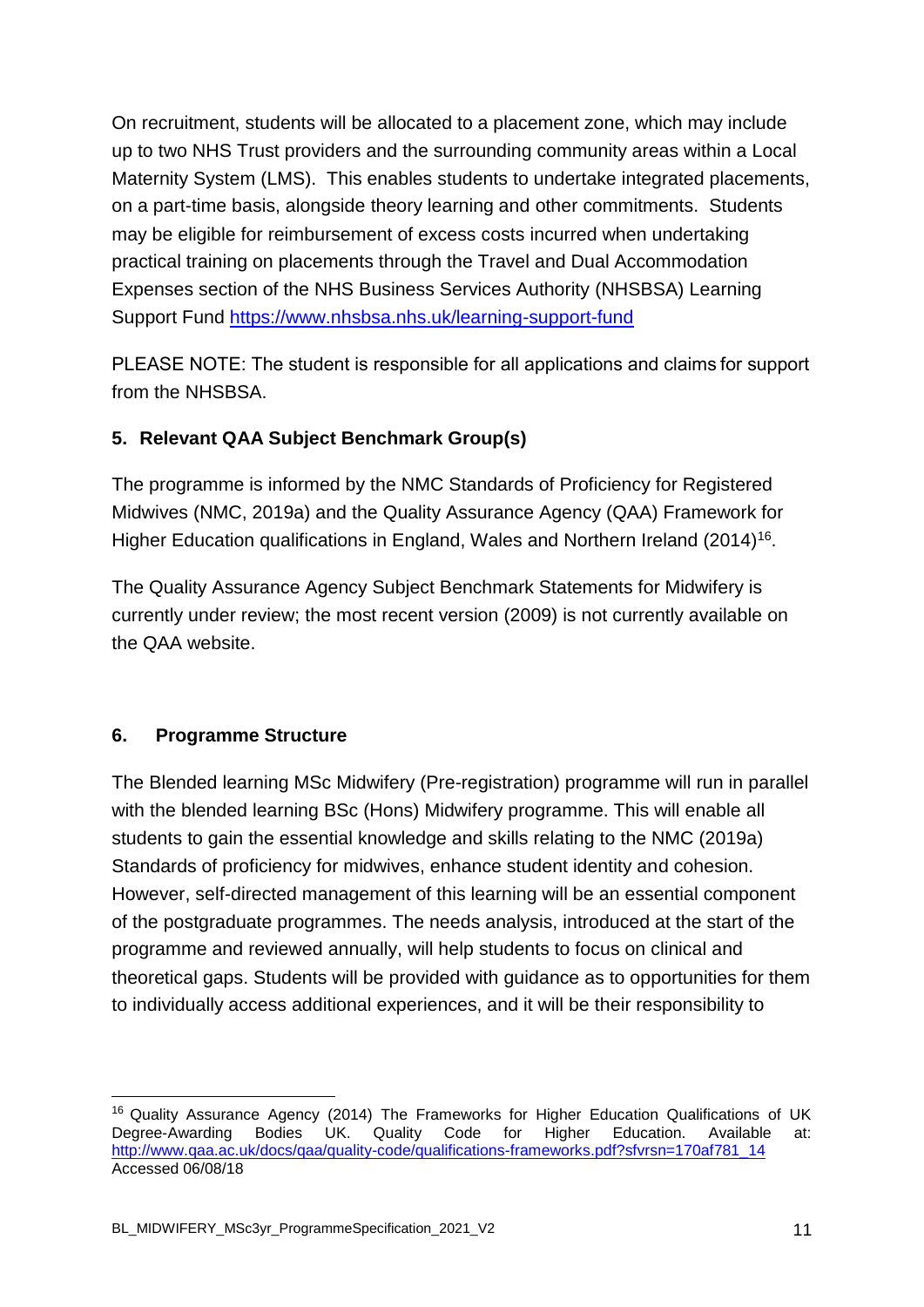ensure that their learning pathway is addressed in a way which is most meaningful to their particular professional journey.

Table 2 illustrates the proposed modules for this programme.

In line with NMC standards for pre-registration midwifery education (NMC, 2019a), the programme requires three years of full time training and provides an equal balance of 50% theory and 50% practice learning. To enable students to meet all NMC standards of proficiency for midwives, this training includes a total of 4988 hours: 2492 hours of theory and 2496 hours of practice. Table 1 shows the theory/practice split in hours, each year, demonstrating the 50/50 balance.

Part-time clinical placements will be integrated through all three years of the programme, with online teaching and learning activities and weekly tutorials taking up the other 50% of students' time. However, the asynchronous immersive digital learning activities will be accessible anytime, at the convenience of the student, enabling a flexible and personalised approach to learning. This approach will allow students to critically apply their knowledge and skills, advancing their competence in preparation for professional registration as midwives (NMC, 2019a). Placements are authentic in context; participation and learning is facilitated through midwifery practice supervisors and underpinned by theoretical knowledge.

Figure 1 shows the structure of the programme, in terms of modules. Where the academic level of assessment differs (ie: for zero-credited practice modules), this is indicated in brackets.

| Year 1 (45 wks):<br>4 theory-only<br>weeks $(37.5$ hrs)             | Year 2 (45 wks):<br>3 theory-only<br>weeks (37.5 hrs)               | Year 3 (43 wks):<br>3 theory-only<br>weeks (37.5 hrs)               | <b>Total</b><br>hours<br>over 3<br>years: |
|---------------------------------------------------------------------|---------------------------------------------------------------------|---------------------------------------------------------------------|-------------------------------------------|
| 41 integrated<br>theory (17.2 hrs)<br>/practice weeks<br>(20.3 hrs) | 42 integrated<br>theory (17.2 hrs)<br>/practice weeks<br>(20.3 hrs) | 40 integrated<br>theory (17.2 hrs)<br>/practice weeks<br>(20.3 hrs) |                                           |

## **Table 1: Theory/practice split in hours, demonstrating 50/50 balance.**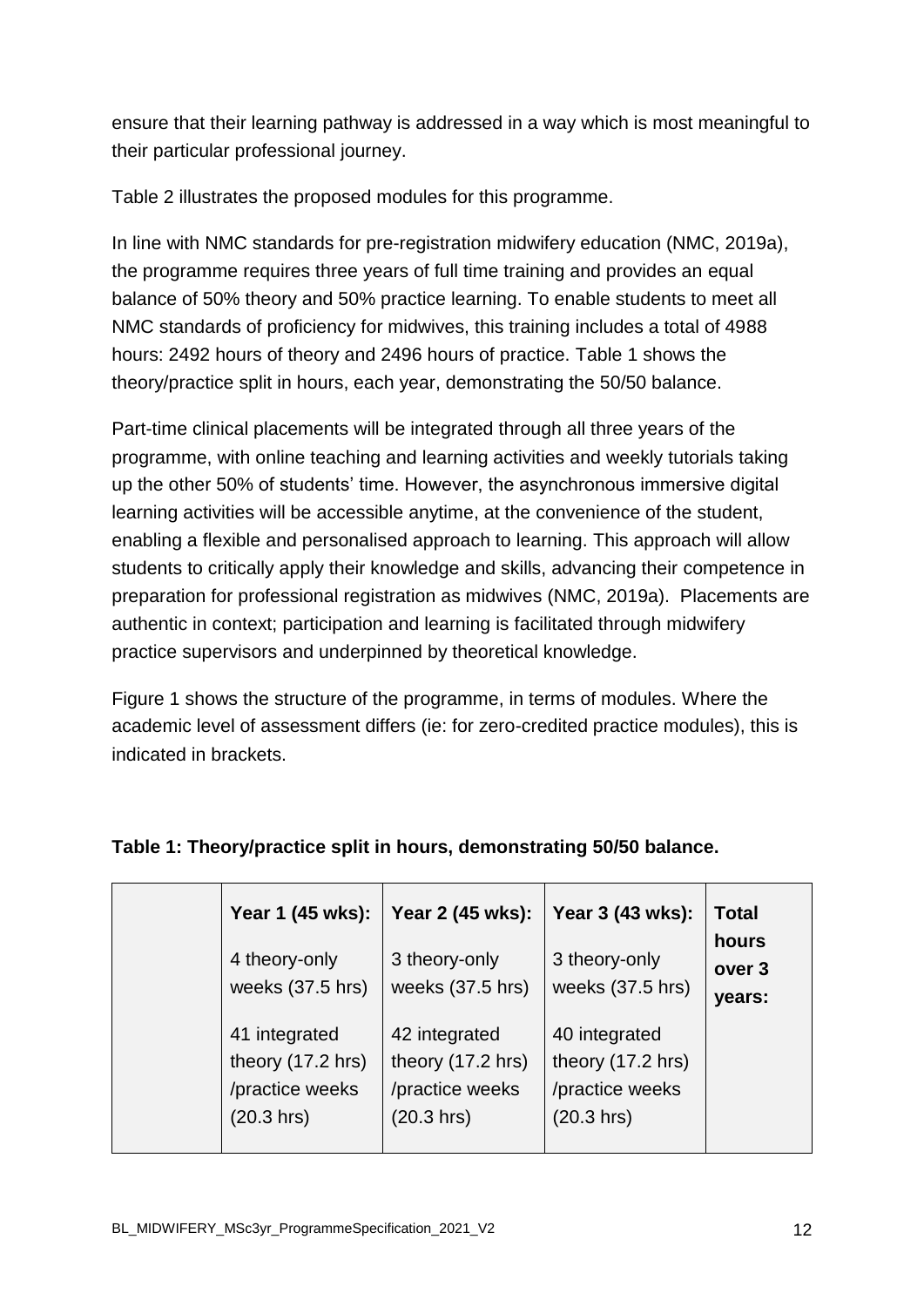| Theory:          | 856 | 835 | 801 | 2,492 |
|------------------|-----|-----|-----|-------|
| <b>Practice:</b> | 832 | 852 | 812 | 2,496 |
| Total:           |     |     |     | 4,988 |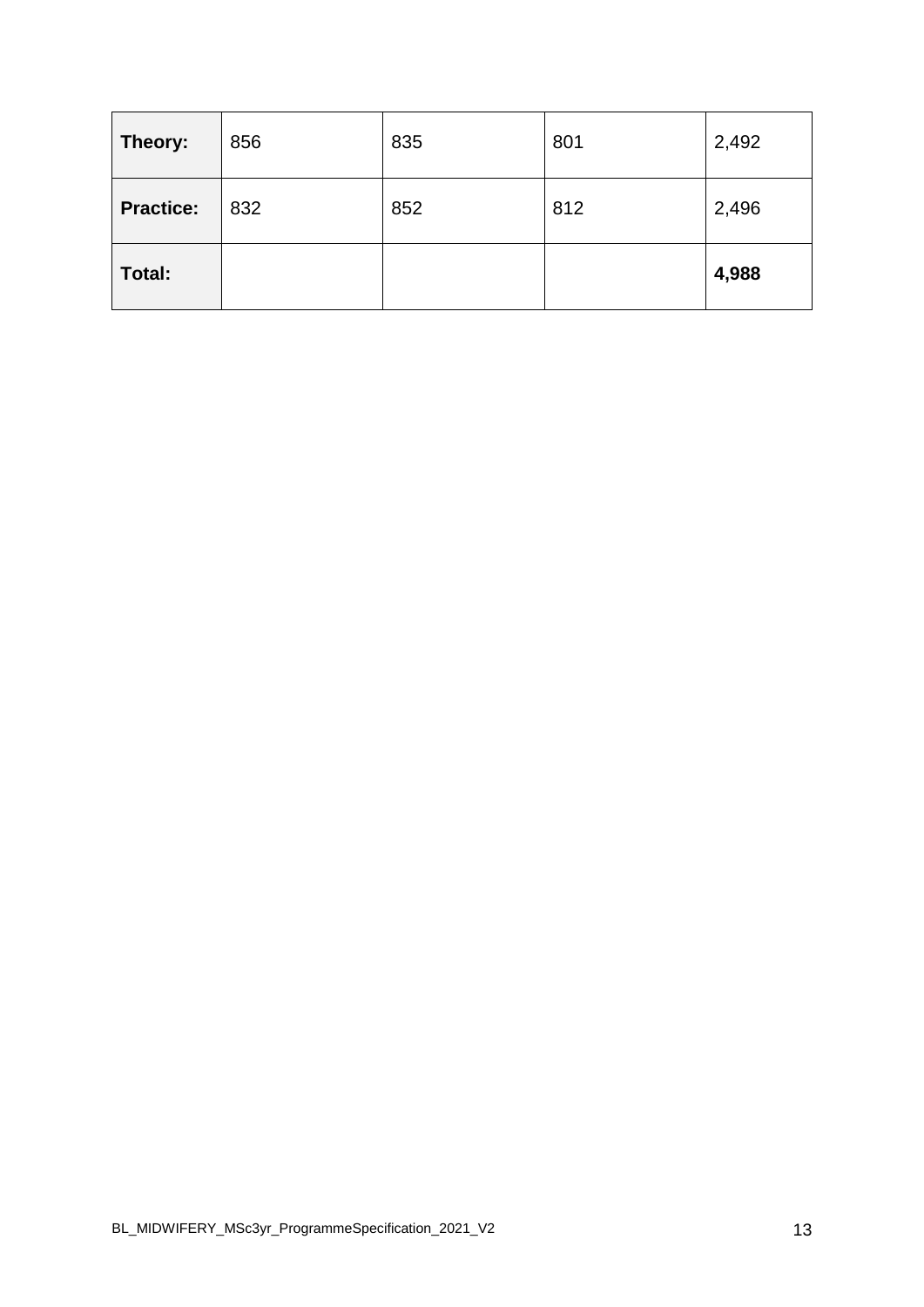# **Table 2: Programme Structure MSc Midwifery (Pre-registration) – modules**

| Year one<br>Level <sub>6</sub>   | <b>Professional Midwifery</b><br>Practice<br>40 credits<br>(All year)<br><b>OSCE</b> | <b>Professional Midwifery</b><br>Practice - MORA<br>(Level 5)<br>0 credits<br>(All year)<br>Practical | <b>Biology for Midwifery</b><br>20 credits<br>(Semester 1)<br>Exam | <b>Evidence Based</b><br>Practice<br>20 credits<br>(Semester 1)<br>Coursework | <b>Wider Determinants</b><br>of Health and<br>Wellbeing<br>20 credits<br>(Semester 2)<br>Coursework                                                                                                                                                                                                                  | Pharmacology and<br>Medicines<br>Management<br>20 credits<br>(Semester 2)<br>Coursework and                                                                  | <b>Exit with Professional</b><br>Graduate Certificate +<br>transcript of academic<br>achievement |
|----------------------------------|--------------------------------------------------------------------------------------|-------------------------------------------------------------------------------------------------------|--------------------------------------------------------------------|-------------------------------------------------------------------------------|----------------------------------------------------------------------------------------------------------------------------------------------------------------------------------------------------------------------------------------------------------------------------------------------------------------------|--------------------------------------------------------------------------------------------------------------------------------------------------------------|--------------------------------------------------------------------------------------------------|
| Assessment                       |                                                                                      |                                                                                                       |                                                                    |                                                                               |                                                                                                                                                                                                                                                                                                                      | Exam                                                                                                                                                         |                                                                                                  |
|                                  |                                                                                      |                                                                                                       |                                                                    |                                                                               |                                                                                                                                                                                                                                                                                                                      |                                                                                                                                                              |                                                                                                  |
| Year two<br>Level <sub>7</sub>   | Developing Midwifery<br>Practice                                                     | Developing Midwifery<br>Practice - MORA<br>(Level 6)                                                  | Reproductive Health<br>and Pregnancy<br>15 credits                 | Physiological<br>Childbirth and<br>additional needs                           | Postnatal and<br><b>Neonatal Care</b>                                                                                                                                                                                                                                                                                | Developing<br><b>Evidence Based</b><br>Practice                                                                                                              | <b>Exit with Post</b><br>Graduate Certificate +<br>transcript of academic<br>achievement         |
|                                  | 30 credits<br>(All year)                                                             | 0 credits<br>(All year)                                                                               | (Semester 1)                                                       | 15 credits<br>(Semester 1)                                                    | 15 credits<br>(Semester 2)                                                                                                                                                                                                                                                                                           | 15 credits<br>(Semester 2)                                                                                                                                   | (60 credits minimum)                                                                             |
| Assessment                       | Coursework (oral<br>presentation)                                                    | Practical                                                                                             | Coursework                                                         | Exam                                                                          | VIVA/VOSCE                                                                                                                                                                                                                                                                                                           | Coursework                                                                                                                                                   |                                                                                                  |
|                                  |                                                                                      |                                                                                                       |                                                                    |                                                                               |                                                                                                                                                                                                                                                                                                                      |                                                                                                                                                              |                                                                                                  |
| Year three<br>Level <sub>7</sub> | <b>Advancing Midwifery</b><br>Practice<br>30 credits<br>(All vear)                   | Complexity in<br>midwifery (1)<br>10 credits<br>(Semester 1)                                          | Complexity in midwifery<br>(2)<br>10 credits<br>(Semester 2)       | <b>Research and Quality</b><br>Improvement<br>40 credits<br>(All year)        |                                                                                                                                                                                                                                                                                                                      | <b>Exit options:</b><br>Exit with Post Graduate Diploma + transcript of academic<br>achievement (120 credits minimum - not eligible for NMC<br>registration) |                                                                                                  |
| Assessment                       | Coursework (written<br>reflection) and Practical                                     | Coursework                                                                                            | Exam                                                               | Coursework (choice<br>of research or QI<br>proposal)<br>and Poster            | Exit with Post Graduate Diploma Midwifery (Pre-registration)<br>(eligible for registration with NMC as midwife provided all NMC<br>requirements achieved-140 credits minimum) Opportunity to study<br>an additional 40 credit substantive project at a later date to gain an<br>MSc Health and Wellbeing (Midwifery) |                                                                                                                                                              |                                                                                                  |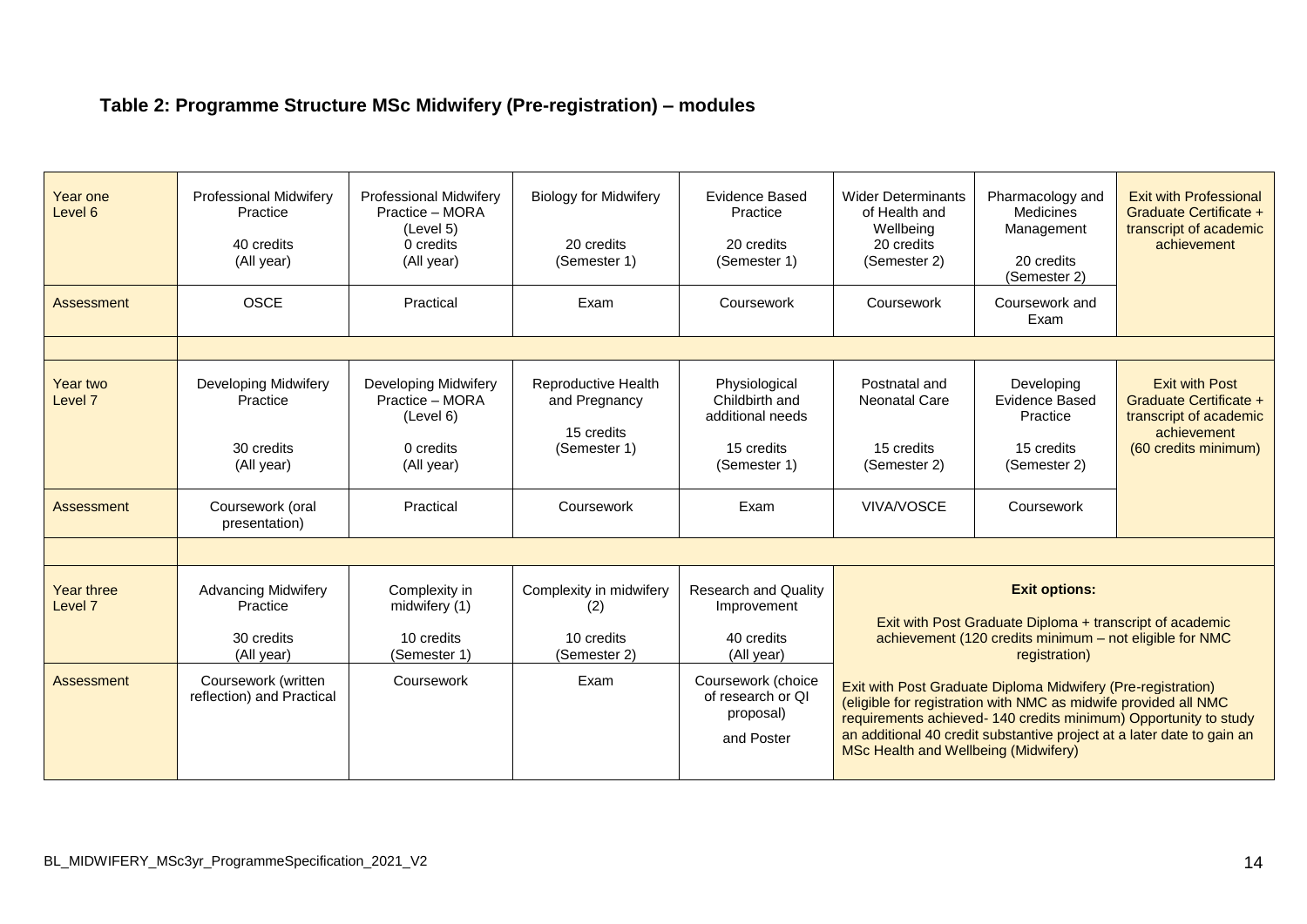## **7. Programme Aims**

The MSc Midwifery (Pre-registration) programme will prepare safe, competent and confident postgraduate midwives, who combine a critical understanding of clinical knowledge and skills with interpersonal and cultural competence. The programme will enable these postgraduate students to positively contribute to the health of childbearing women and their families, through individualised midwifery care, promoting continuity of care, personalisation and choice, while demonstrating sound judgement and originality in problem-solving. The programme will also equip graduates for further educational development at PhD/DPhil and professional doctorate level.

We will demonstrate respect for individuals; embracing diversity and equity of students, staff and partners, striving to provide accessible education in a working and learning environment, which is creative, inclusive and culturally sensitive. We will promote trust, empowerment, transparency and accountability; recognising that participants learn best when they are active, take responsibility for their own learning and critically apply it to their own context. We will support our local communities in a partnership approach, valuing contributions, passions and talents of staff, students and partners.

## **8. Programme Intended Learning Outcomes**

These have been developed in conjunction with the NMC standards of proficiency for midwives (NMC, 2019a), NMC standards for pre-registration midwifery programmes (NMC, 2019b) and our stakeholders to represent the complex requirements of this professional programme. Reference is also made to the Framework for Higher Education Qualifications (FHEQ) (Quality Assurance Agency, 2014) to ensure that they reflect the appropriate academic level of study.

## **8.1 Knowledge and understanding**

On successful completion graduates should have developed a deep and systematic understanding to:

- 1) Demonstrate a fitness for purpose, practice, professional standing and the academic award in midwifery
- 2) Critically appraise current concepts and theoretical perspectives on midwifery practice, demonstrating originality in application.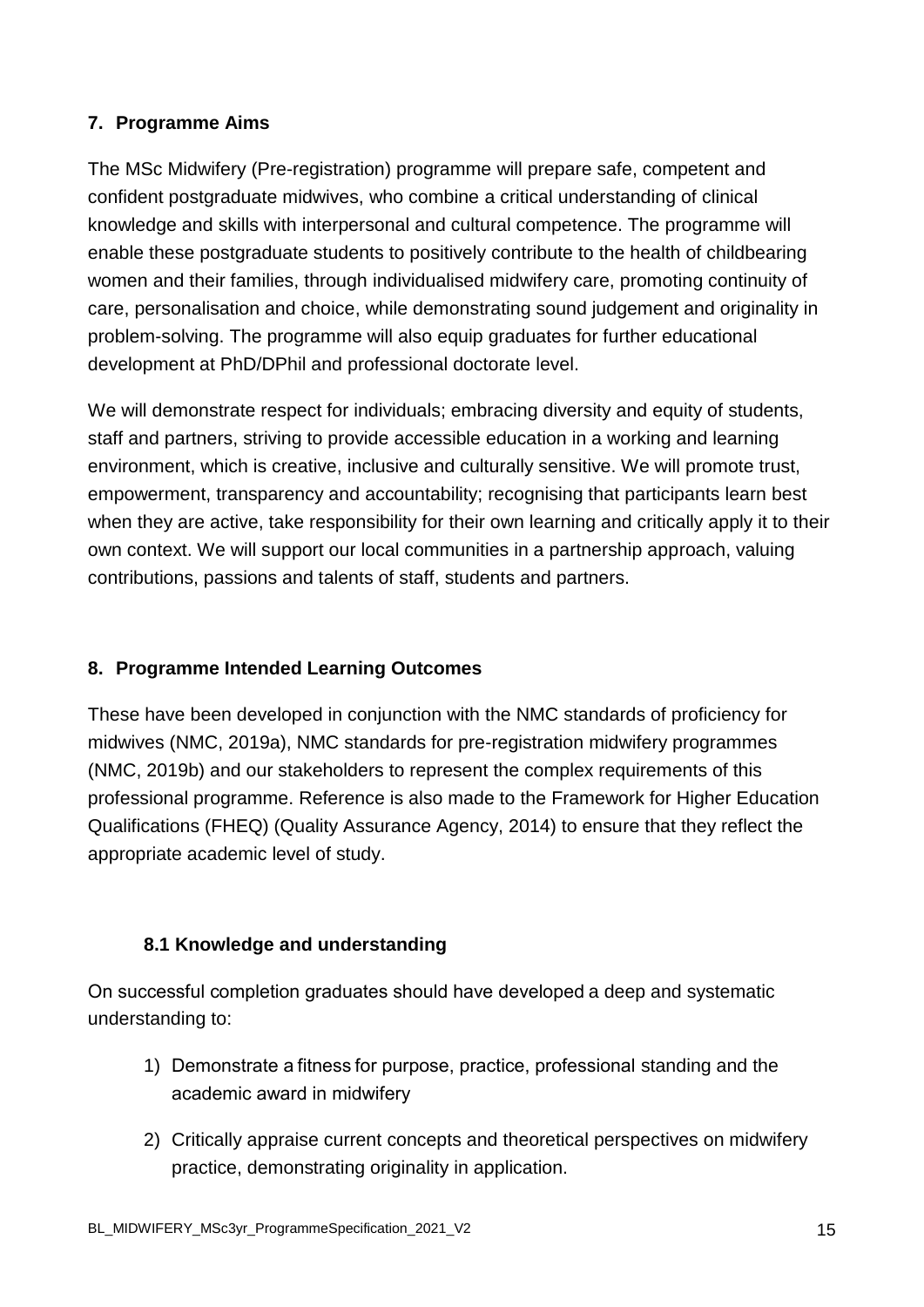- 3) Apply complex knowledge of bio-psycho-sciences in the context of midwifery practice and critically assimilate this knowledge to all areas of midwifery care
- 4) Integrate legal and ethical frameworks as they apply to the midwifery care of service users, anticipating likely conflicts and dilemmas
- 5) Critically evaluate the impact of current health and social care policy on maternity care through comprehensive knowledge and understanding of the mechanisms through which policy is generated
- 6) Demonstrate problem solving and involvement of multidisciplinary teams in complex health promotion and education environments, throughout the childbearing continuum.
- 7) Synthesise knowledge and understanding of beliefs and cultural practices of individuals and groups and utilise this to promote equality, respect diversity and recognise and challenge discriminatory practice
- 8) Use critical reflective processes for the systematic advancement of midwifery practice and professional development, demonstrating understanding of the role of revalidation in maintenance of professional registration.

## **8.2. Cognitive and intellectual skills**

On successful completion graduates should have developed: 

- 1) Critical awareness of a plethora of approaches to adult learning and study skills and the ability to apply these flexibly to problem solving
- 2) The skills of systematic enquiry and research to enable them to evaluate complex situations and generate transformative solutions through applying appropriate methodological approaches
- 3) Significant and well-reasoned judgement in decision making in new or unfamiliar environments, exercising initiative and formulating abstract ideas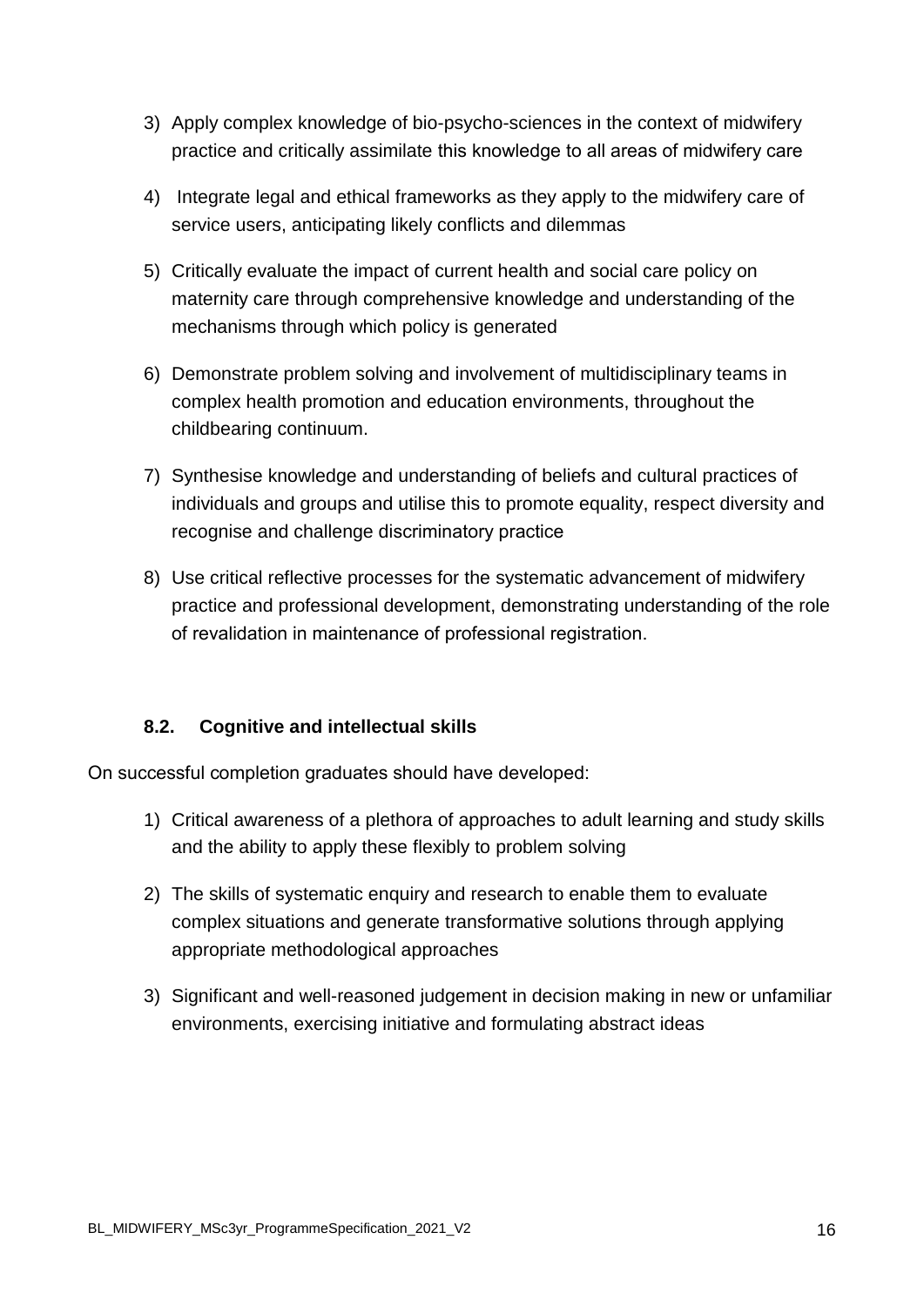## **8.3. Key and transferable skills**

On successful completion graduates should have integrated:

- 1) Autonomous values based behaviours consistent with the relevant professional standards
- 2) Critical reflective practice with a lifelong commitment to self-directed transformative professional development to become highly adaptable and flexible employees
- 3) Complex strategies to respond to challenges by proactively initiating and managing transformational change
- 4) Emotional resilience to consistently exercise personal responsibility and professional accountability by working effectively with multiple teams as leader or member, challenging own and others' practice.
- 5) Advanced skills to enhance the development of professional knowledge and safe practice of others through peer support, coaching, supervision, teaching and research
- 6) Current and evolving technology in accessing information and manipulating text and data in support of care delivery.

## **8.4. Employment related skills**

On successful completion graduates should have developed a comprehensive:

- 1) Appreciation of their role as agents of change, working in partnership with multiple professional disciplines, service users and their families
- 2) Ability to prioritise their workload to enable highly efficient and effective use of time and resources in pressured and complex environments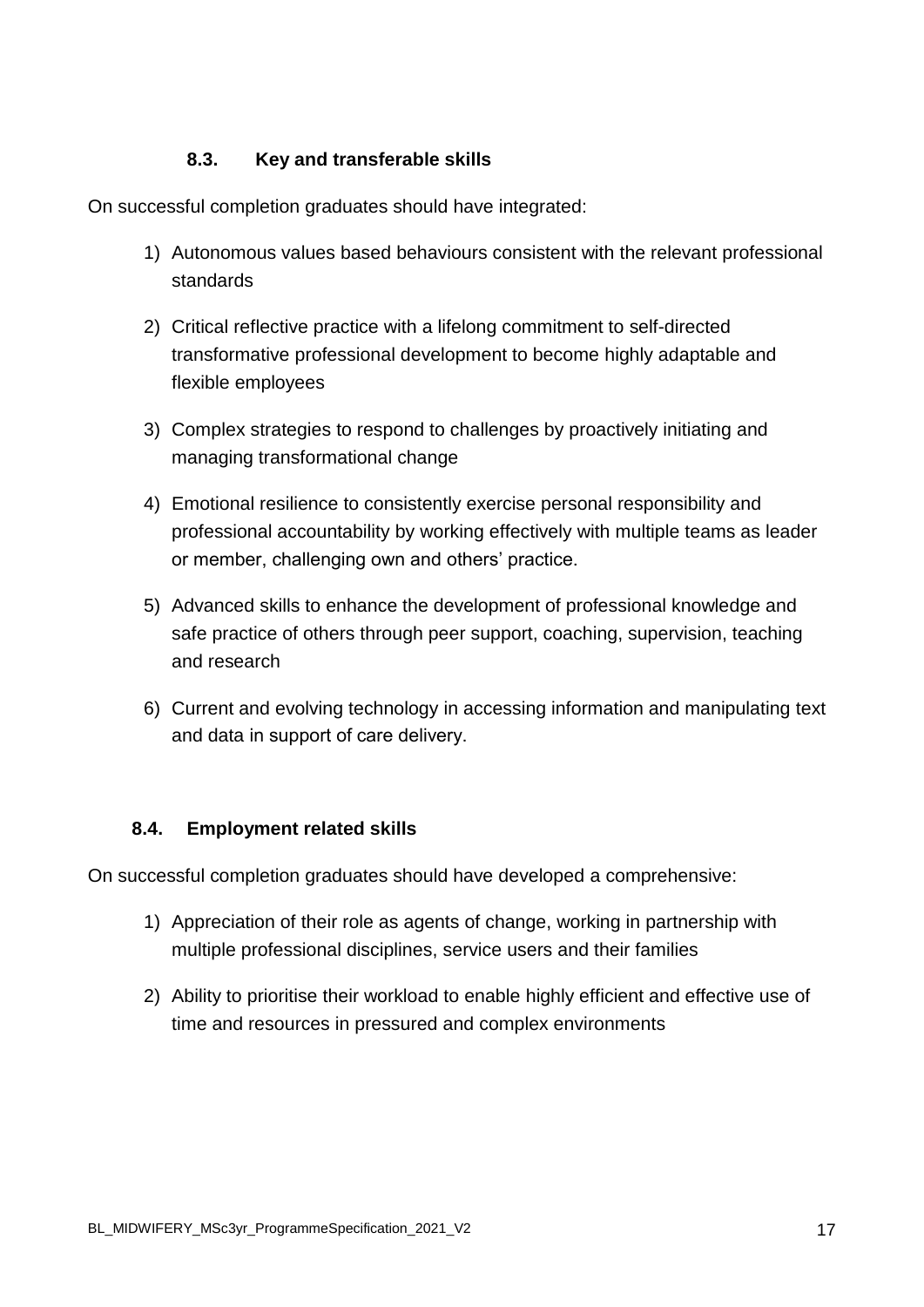## **8.5. Practical skills**

On successful completion graduates should demonstrate:

- 1) Proficiency in the midwifery skills required for registration.
- 2) The ability to practise competently in accordance with the NMC Code (2018).
- 3) Comprehensive, individualised midwifery care in a compassionate, respectful way, maintaining dignity, enhancing wellbeing and communicating effectively with people of all ages
- 4) High quality midwifery care in diverse environments and complex or unpredictable situations, within an ethical dimension.
- 5) The principles of transactional and transformational skills and the ability to apply these flexibly to leading, managing and supervising others in the delivery of midwifery care
- 6) The ability to be responsive to change in the delivery of sustainable and ethical maternity services, demonstrating originality in problem-solving.
- 7) Responsibility and accountability in safeguarding the public through personcentred, evidence-based and autonomous midwifery practice

## **9. Admissions Criteria, including Disability Service arrangements**

Admissions are screened using a values-based recruitment process that builds upon and enhances an already robust application and selection process. The NMC has clear guidance on how the Approved Education Provider (AEI) must meet these criteria. This robust admissions process followed for all applicants is transparent, fair and equitable and takes account of the University Equality and Diversity Policy (2016).

## This is available at:

[https://www.plymouth.ac.uk/uploads/production/document/path/7/7108/Equality\\_and\\_Diver](https://www.plymouth.ac.uk/uploads/production/document/path/7/7108/Equality_and_Diversity_policy_Aug_2016_v.1.1_2_.pdf) [sity\\_policy\\_Aug\\_2016\\_v.1.1\\_2\\_.pdf](https://www.plymouth.ac.uk/uploads/production/document/path/7/7108/Equality_and_Diversity_policy_Aug_2016_v.1.1_2_.pdf)

In line with NMC Standards for pre-registration midwifery programmes (standard 1.3), recognition of prior learning (RPL) is not permitted for the MSc Midwifery (Pre-registration) programme.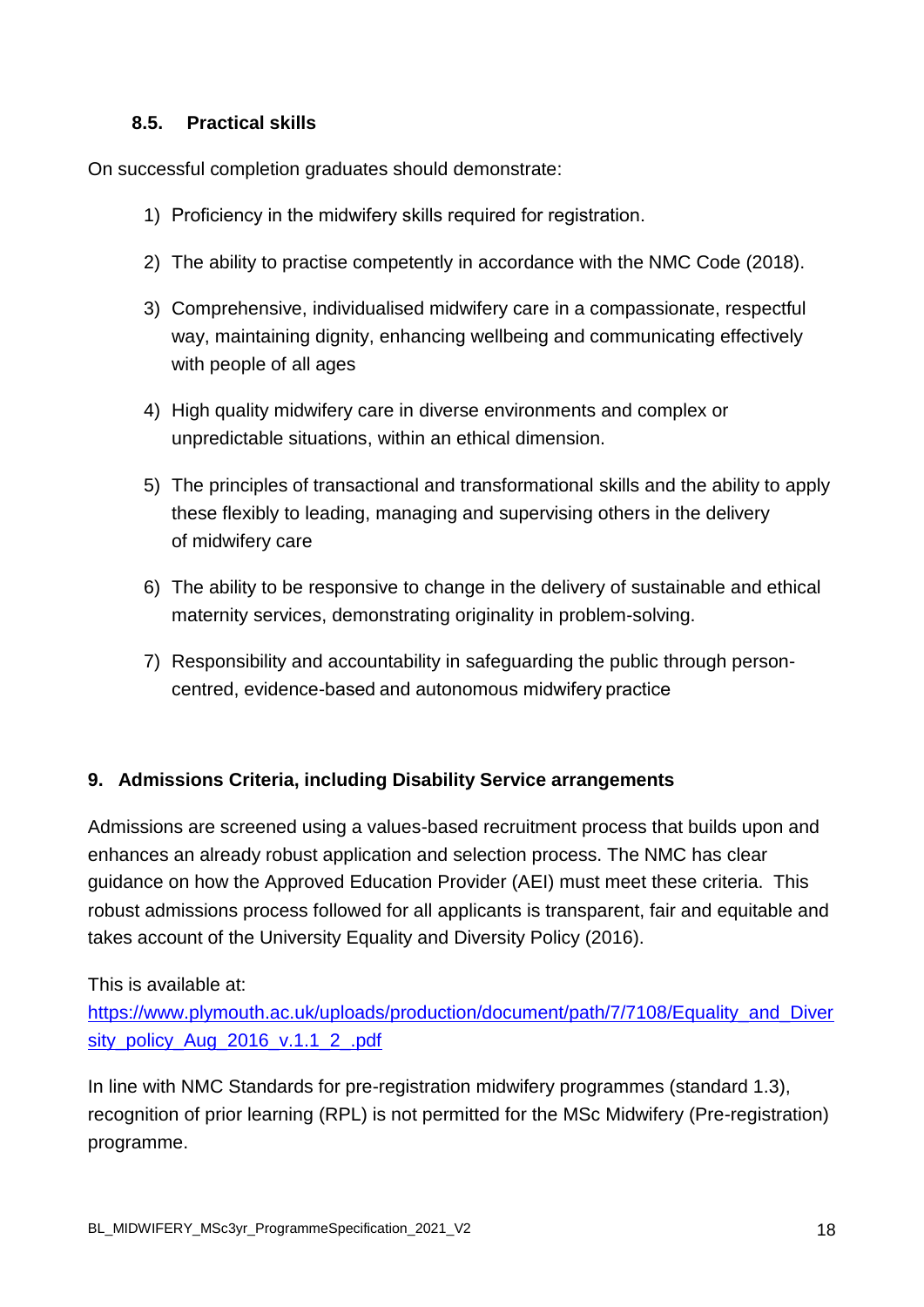Student selection is via UCAS and includes:

- A personal statement demonstrating an understanding of the role of the midwife
- **•** References.
- Confirmation of academic attainment.

Applicants are initially screened to ensure they have the required academic qualifications. All eligible students will undertake a face-to-face interview with members of the programme team and clinical partners. Service users are also involved in setting interview questions. Where the number of suitable applicants exceeds placement capacity, selection will be made based on interview score.

Potential students applying through UCAS should demonstrate:

- A strong GCSE profile of five GCSE subjects at level 4 (grade C) or above.
- They have subjects that include English, Mathematics and a Science.
- Have an honours degree from an Institution of Higher Education normally at 2:1 or above, preferably in a related subject. We will, however, also consider applications from graduates with non-related degrees.
- Evidence of recent study (within the last 10 years)
- Relevant work experience (paid or voluntary)

Students not achieving mathematics GCSE at grade C on application may be offered a free online mathematics support package and an examination equivalent to C grade GCSE to enable the achievement of appropriate entry requirements prior to commencing the programme. This examination is offered twice during the recruitment cycle to all eligible candidates.

Applicants who have not been educated in the UK or those for whom English is not their first language will be required to undertake a recognised English language qualification which must include reading, writing, speaking and listening skills.

The NMC accept an IELTS Academic examination certificate that confirms you achieved:

- an overall score of at least 7
- at least 6.5 in all elements.

This programme is not available to international students in view of UKVI Compliance Tier 4 requirements.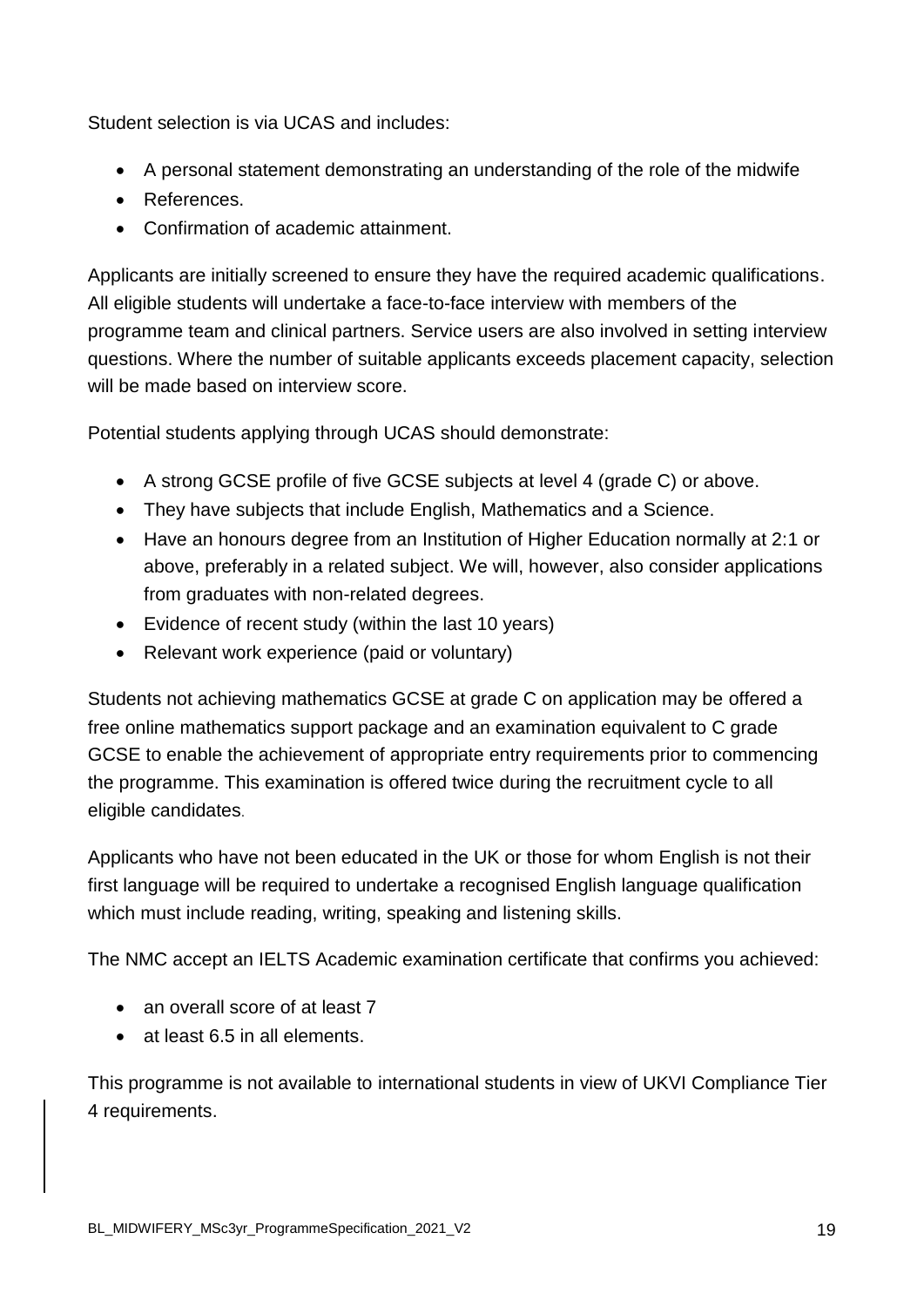## **9.1 Transfers from Other Universities**

Neither internal transfers from other programmes or external transfers from other universities are permitted into this programme.

#### **9.2 Health and Enhanced Disclosures**

Offers are subject to Occupational Health clearance and Enhanced Disclosure and Barring Service (DBS) disclosure. If following an unsatisfactory Occupational Health assessment or the student reveals a change in health circumstance through the annual declaration, the Programme Lead will consult to determine continuation of the programme. Failure to meet DBS disclosure will result in the offer being withdrawn.

In addition to references, Occupational Health screening, and DBS checks students are required to complete a self-declaration form annually regarding any change in their circumstances, on enrolment. If in the process of the DBS check or students annual declaration, there is any disclosure of a positive criminal conviction, further advice is sought from the Faculty Professional Issues Committee.

## **9.3 Disability Service**

This programme is designed to enable students through an equitable experience. We work collegiately with expert colleagues in Disability Services (within the Wellbeing Centre) to ensure students, who consider studying our MSc Midwifery (Pre-registration) receive timely advice on the support available. This is particularly important for a programme that has a professional element and specific requirements for practice. Students can declare a support requirement or disability – via the disclosure for applicants' pages. If an applicant declares a disability, an assessment is untaken to confirm that the candidate is able to meet the learning outcomes of the programme and to identify the support requirements and adjustments.

#### **10. Progression routes/criteria for progression to Final and Intermediate Awards**

Students will progress through the programme in line with the University academic framework and the conditions set by the NMC Standards for pre-registration midwifery programmes. Robust Fitness to Practise and academic measures are in place to act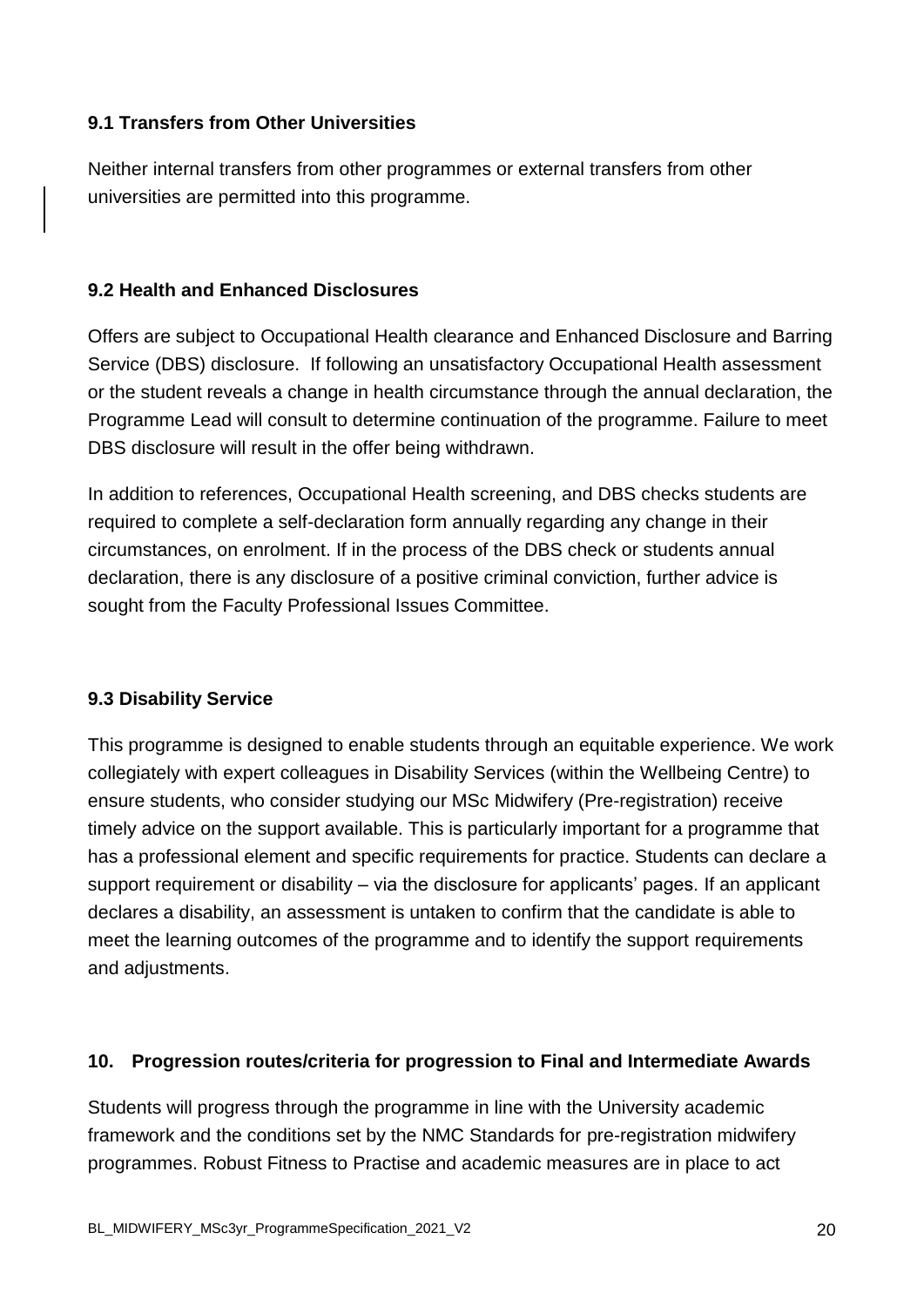promptly to concerns raised regarding a student's conduct or progress, or where safety or learning is compromised. At the end of the period of study the Award Assessment Board will review the students' academic and practice achievements in the given period and determine progression to the next stage/year of the programme. Both the University and NMC regulations determine the criteria for progression. Progression points will apply to the MSc Midwifery (Pre-registration) at the end of each year of the programme.

In exceptional circumstances students may request to transfer between equivalent campus-based and blended learning Midwifery programmes at the end of a completed stage; this will be considered following prior request and discussion with the programme leads as well as with agreement from relevant clinical practice partners.

At the end of the programme, the Award Assessment Board will ensure that all elements of the programme have been passed and achieved. This will include all theory and practice elements (including confirmation from the practice and academic assessors), confirmation of practice hours, good health and character. Students enrolling on the MSc Midwifery (Pre-registration) programme will complete the three-year programme, requiring a minimum of 2,496 practice hours.The Lead Midwife for Education (LME) (or designated midwife substitute) Is accountable for signing the supporting declarations of health and character for applicants applying for admission to the register after completing the programme. The LME has been identified to the NMC.

Students are advised that have five years to apply to register with the NMC if they wish to rely on this qualification. In the event of a student failing to register their qualification within five years they will have to undertake additional education and training or gain such experience as specified in NMC standards.

Students stepping off the programme, with 60 credits at Level 7, are awarded a Post Graduate Certificate. Students who step off the programme with 120 credits at level 7 are awarded a Post Graduate Diploma. Students who complete all academic components and NMC programme requirements, with the exception of completion of the final research project, are eligible for the award of Post Graduate Diploma Midwifery (Pre-registration) with NMC registration. Those who complete all academic components and practice elements of the three years are eligible for the award of MSc Midwifery (Pre-registration) with NMC registration.

Holders of the Post Graduate Diploma Midwifery (Pre-registration) with NMC registration may choose to 'top up' their award to a full MSc at a later date with the University of Plymouth. For this group under University regulation, the award holder would receive two certificates. Here the MSc award will be in Health and Wellbeing (Midwifery) and would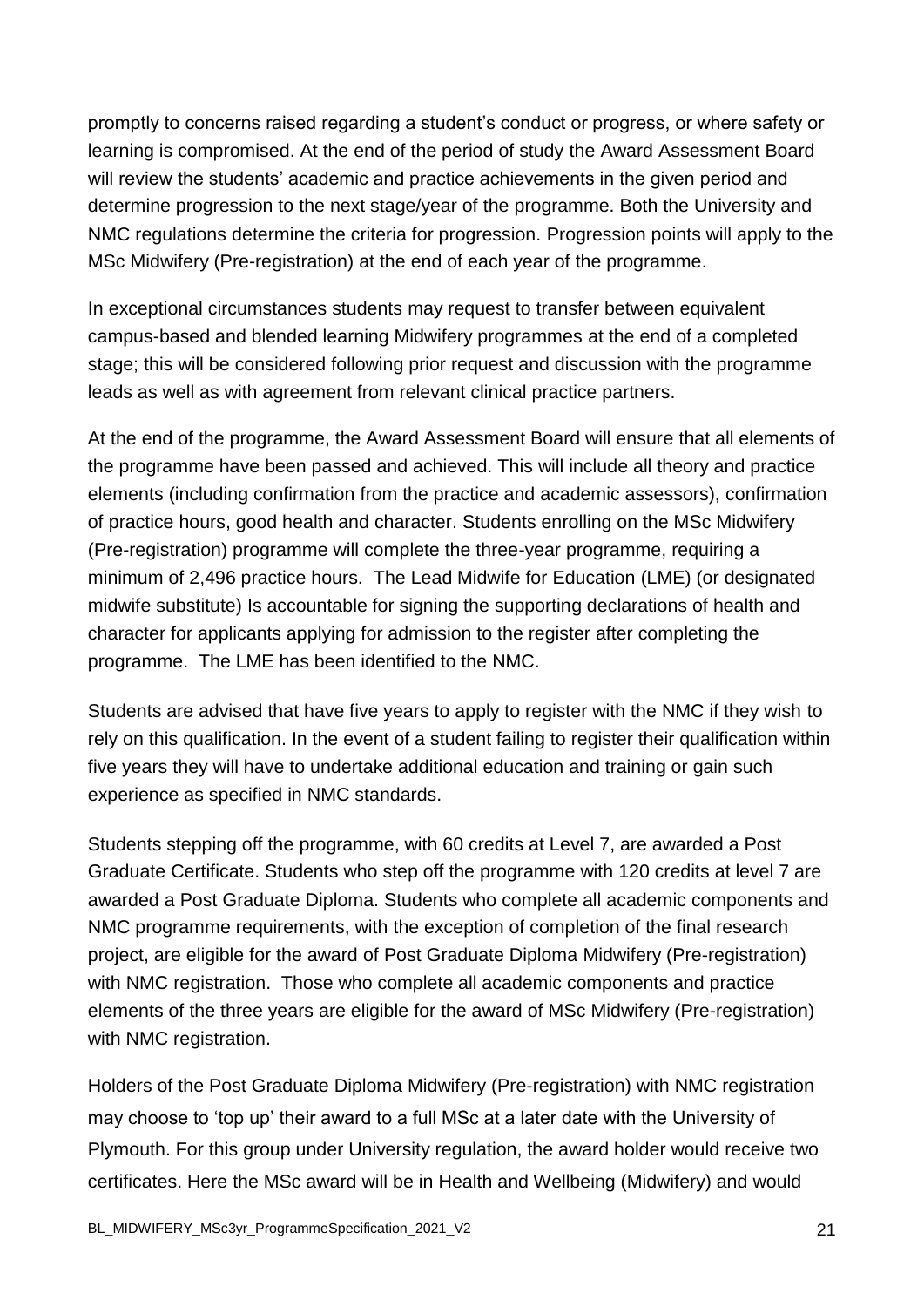stand alongside the previous award of Post Graduate Diploma in Midwifery (Preregistration). This means that these MSc graduates will retain the Diploma award and paper certificate that they have used to gain their NMC registration but will gain a different MSc name to both the MSc Midwifery (Pre-registration) and the MSc Advanced Professional Practice (Nursing and Midwifery), that is also given by the School to registered practitioners who come onto the MSc Advanced Professional Practice programme.

## **Fitness to Practice**

The University has a responsibility to ensure that students are fit to practice and must adhere to regulatory advice provided by the NMC. Student Handbooks and the professional body websites provide information about the standards of behaviour expected. It is the student's responsibility to familiarise him/herself with the provisions and requirements of the relevant professional bodies. Any student departing from the guidance given by regulatory bodies may be subject to consideration by the Fitness to Practise procedure of the Faculty of Health. Information is available to students at:

<https://www.plymouth.ac.uk/student-life/your-studies/essential-information/regulations>

## **11. Non Standard Regulations**

The following non-standard regulations apply to this programme:

· Recognition of Prior Learning is not permitted for the MSc Midwifery (Preregistration) programme, as either APCL or APEL. This includes student transfers internally from other programmes within University of Plymouth, and student transfers from an external institution.

· All elements and components of assessment within the programme must be achieved, with a minimum of 40% at level 6 and 50% at level 7 for all percentageweighted assessments.

· There is no compensation within or across modules.

· Medication calculation formal examinations are assessed as Pass/Fail, due to the NMC requirement to pass this assessment at 100%.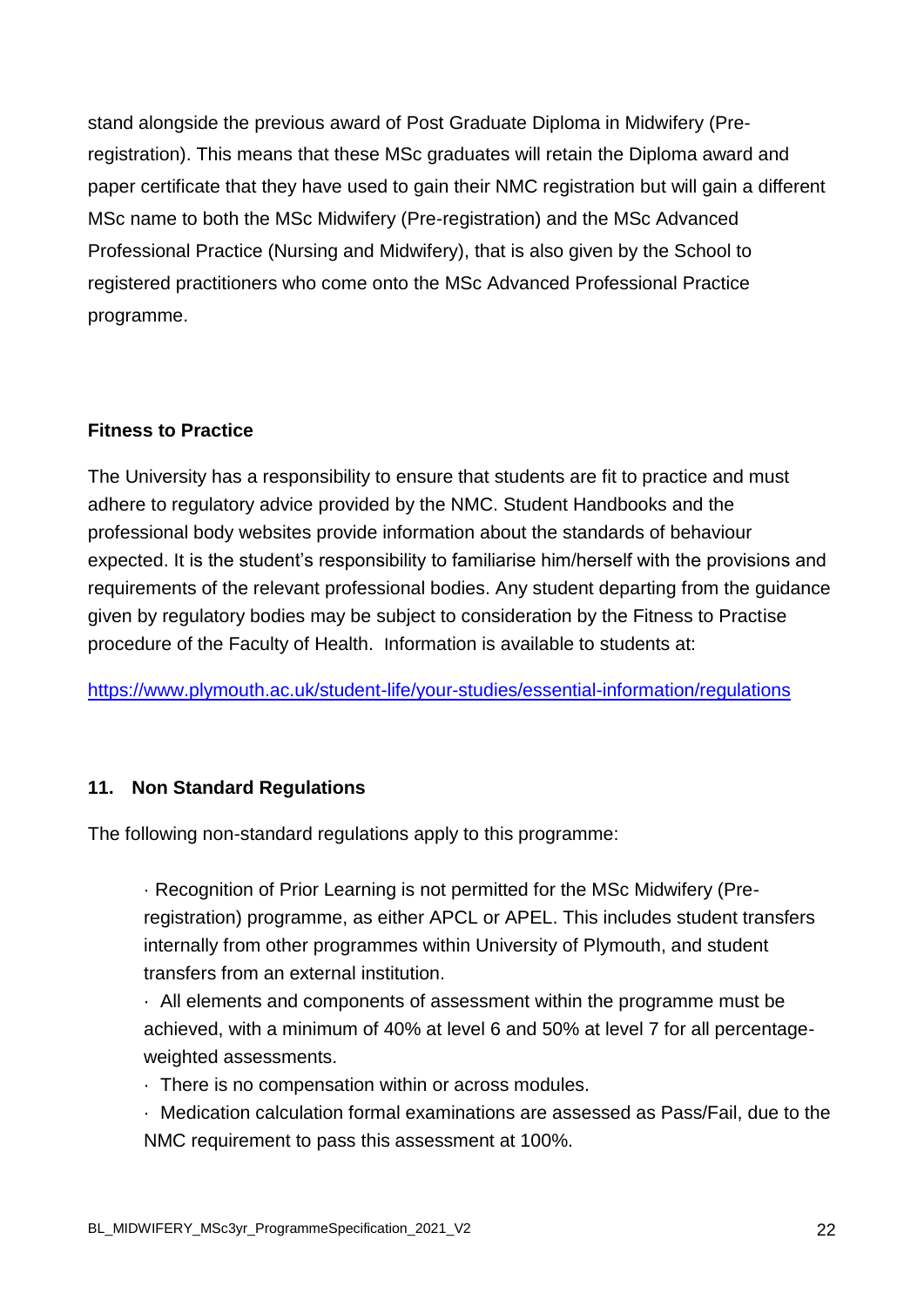· Students are required to pass each level of practice before moving onto the next stage of the programme; a student who has already been given a referral opportunity, but is unsuccessful in that referral and still has a further attempt, will be required to pass the module before progressing to the next stage.

· Where a student has failed practice, they are permitted one opportunity to pass the practice assessment on a subsequent occasion and at a time to be agreed with the placement area and programme lead.

· Recommencement of a practice placement may need to begin before the Award Board is scheduled to enable students the opportunity to progress to the next stage of the programme.

· Students are prevented from progressing in the programme if they fail their first attempt at consecutive practice modules, and will be withdrawn with the appropriate exit award.

· Modules contributing to the award of MSc Midwifery (Pre-registration) comprise of level 5 (0 credit practice module), level 6 (120 credits, and 0 credit practice module) and level 7 (180 credits). Note, standard University Regulations apply to calculation of the award, including awards of merit and distinction.

· **An** Aegrotat award of MSc Midwifery (Pre-registration) or PgDip Midwifery (Preregistration) is not permitted as these are registerable qualifications with the NMC; other aegrotat awards may be considered

| <b>Credits:</b>                  | Award:                                                  |
|----------------------------------|---------------------------------------------------------|
| 120 credits at L6                | Graduate Certificate                                    |
| Less than 60 credits at L7       | Transcript of academic achievement for Credit           |
|                                  | <b>Accumulation Transfer Scheme (CAT)</b>               |
| 60 credits at L7                 | Postgraduate Certificate (unnamed)                      |
| 120 credits at L7                | Postgraduate Diploma (unnamed)                          |
| 140 credits at L7, plus 120      | Postgraduate Diploma Midwifery (Pre-registration)       |
| credits at L6 and all additional |                                                         |
| requirements of NMC award        |                                                         |
| Postgraduate Diploma             | MSc Health and Wellbeing (Midwifery) (NB. Holders of    |
| Midwifery (Pre-registration)     | Postgraduate Diploma Midwifery (Pre-registration) can   |
| plus 40 credits L7               | study the additional 40 credit substantive project at a |
|                                  | later date to achieve this award. Top-up award follows  |
|                                  | University regulations for APL)                         |

· The following exit awards are permitted: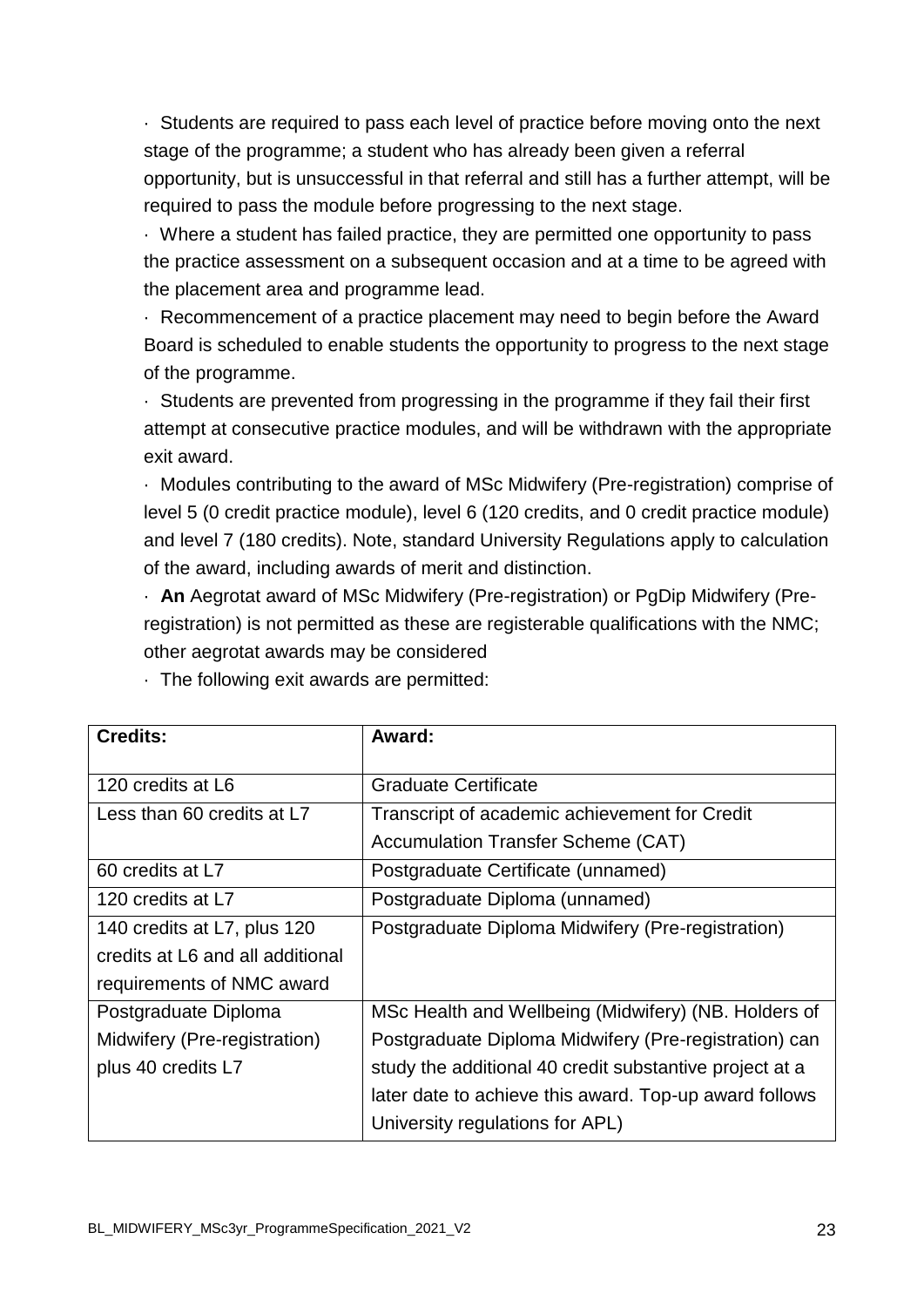**12. Transitional Arrangements for existing students looking to progress onto the programme** – N/A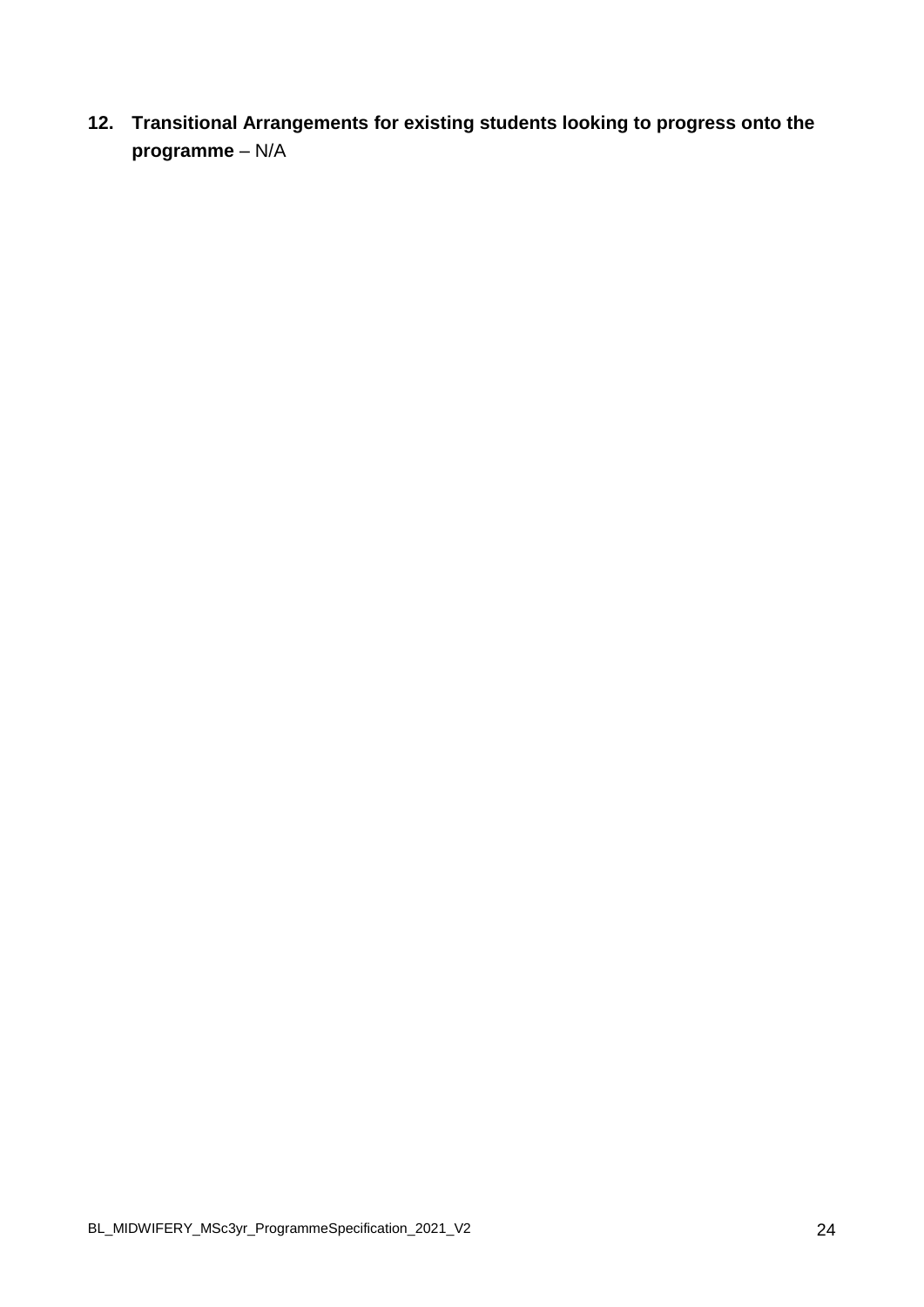**Appendix 1: Programme Specification Mapping (PGT): module contribution to the meeting of Award Learning Outcomes**

|                                                           | <b>Core Modules</b>                                                        |                                  |                         |                    |                    |                           |                           |                           |                           |                           |                                              |                    |                    |                                |                    |                         |                    |   | Award Learning Outcomes contributed to (for more information see Section 8) |                                                              |                |                |                    |                           |                           |                           |                              | Assessment              |
|-----------------------------------------------------------|----------------------------------------------------------------------------|----------------------------------|-------------------------|--------------------|--------------------|---------------------------|---------------------------|---------------------------|---------------------------|---------------------------|----------------------------------------------|--------------------|--------------------|--------------------------------|--------------------|-------------------------|--------------------|---|-----------------------------------------------------------------------------|--------------------------------------------------------------|----------------|----------------|--------------------|---------------------------|---------------------------|---------------------------|------------------------------|-------------------------|
| (no optional<br>modules)<br>(no modules<br>compensatable) |                                                                            | 1 Knowledge and<br>understanding |                         |                    |                    |                           |                           |                           |                           |                           | 2 Cognitive<br>and<br>intellectual<br>skills |                    |                    | 3 Key & transferable<br>skills |                    |                         |                    |   |                                                                             | 4 Employ-<br>5 Practical skills<br>ment<br>related<br>skills |                |                |                    |                           |                           |                           | Element(s) and<br>weightings |                         |
|                                                           |                                                                            | $\mathbf{1}$                     | $\overline{c}$          | $\mathbf{3}$       | 4                  | 5                         | 6                         | $\overline{7}$            | 8                         | $\mathbf 1$               | $\overline{2}$                               | $\overline{3}$     |                    | $\overline{2}$                 | $\mathfrak{S}$     | $\overline{\mathbf{4}}$ | $\overline{5}$     | 6 | 1                                                                           | $\overline{2}$                                               |                | $\overline{2}$ | $\mathfrak{S}$     | $\overline{4}$            | $\overline{5}$            | 6                         | $\overline{7}$               |                         |
| Year<br>$\rightarrow$<br>$\mathbf{L}$                     | <b>Professional</b><br><b>Midwifery</b><br><b>Practice</b><br>(40 credits) | $\mathsf{x}$                     | $\overline{\mathsf{x}}$ | X                  | $\mathsf{x}$       | $\boldsymbol{\mathsf{x}}$ | $\boldsymbol{\mathsf{x}}$ | $\pmb{\times}$            | $\boldsymbol{\mathsf{x}}$ | $\boldsymbol{\mathsf{x}}$ | $\boldsymbol{\mathsf{x}}$                    | X                  | $\pmb{\times}$     | X                              | $\pmb{\times}$     | X                       |                    | x | X                                                                           | $\mathsf{x}$                                                 | $\mathsf{x}$   | X              | $\pmb{\chi}$       | $\boldsymbol{\mathsf{x}}$ |                           | $\mathsf{x}$              | X                            | E2 100%                 |
| Level 6                                                   | <b>MORA (L5)</b><br>(0 credits)                                            | $\mathsf{x}$                     | X.                      | X                  | X.                 | $\boldsymbol{\mathsf{X}}$ | X                         | X                         | X                         | $\boldsymbol{\mathsf{x}}$ | X                                            | X                  | X                  | X                              | X                  | X                       |                    | X | X                                                                           | X                                                            | X              | X              | X                  | X                         |                           | X                         | X                            | P1 (MORA) pass/fail     |
|                                                           | <b>Biology for</b><br><b>Midwifery</b><br>(20 credits)                     | $\mathsf{x}$                     | x                       | $\mathsf{x}$       |                    |                           | X                         |                           | X                         | $\boldsymbol{\mathsf{x}}$ |                                              |                    |                    |                                |                    |                         | X                  |   |                                                                             |                                                              |                |                |                    |                           |                           |                           |                              | E1 100%                 |
|                                                           | Wider<br>determinants<br>of health and<br>wellbeing<br>(20 credits)        |                                  | x                       | X                  | X                  | $\boldsymbol{\mathsf{x}}$ | X                         | $\mathsf{x}$              |                           |                           |                                              |                    |                    |                                |                    |                         |                    |   |                                                                             |                                                              |                |                |                    |                           |                           |                           |                              | C1 100%                 |
|                                                           | Pharmacology<br>and medicines<br>management<br>(20 credits)                | $\mathsf{x}$                     | $\mathsf{x}$            | X                  | X                  | $\boldsymbol{\mathsf{X}}$ | X                         | $\pmb{\times}$            | $\pmb{\times}$            | $\boldsymbol{\mathsf{x}}$ | X                                            | $\pmb{\mathsf{X}}$ | X                  | X                              | $\pmb{\mathsf{X}}$ | X                       |                    |   |                                                                             |                                                              | x              | X              | x                  | X                         |                           |                           | X                            | P1 100%<br>E1 pass/fail |
|                                                           | <b>Evidence</b><br>based practice<br>(20 credits)                          | $\mathsf{x}$                     | $\mathsf{x}$            |                    | X                  | $\boldsymbol{\mathsf{X}}$ |                           |                           | X                         | $\boldsymbol{\mathsf{x}}$ | X                                            |                    |                    |                                |                    |                         | X                  | X |                                                                             |                                                              |                |                |                    |                           |                           |                           | X                            | C1 100%                 |
|                                                           | L6 Learning outcomes                                                       | $\mathsf{x}$                     | $\mathsf{X}$            | $\pmb{\mathsf{X}}$ | $\pmb{\mathsf{X}}$ | $\pmb{\times}$            | $\mathsf{\chi}$           | $\boldsymbol{\mathsf{x}}$ | $\pmb{\mathsf{X}}$        | $\pmb{\times}$            | $\pmb{\mathsf{X}}$                           | $\mathsf{x}$       | $\pmb{\mathsf{X}}$ | $\pmb{\mathsf{X}}$             | $\pmb{\mathsf{x}}$ | $\mathsf{X}$            | $\mathsf X$        | X | $\pmb{\times}$                                                              | $\pmb{\times}$                                               | $\mathsf{x}$   | $\mathsf{X}$   | $\pmb{\mathsf{X}}$ | $\pmb{\times}$            |                           | $\pmb{\mathsf{X}}$        | $\pmb{\mathsf{X}}$           |                         |
| Year<br>$\mathbf{v}$                                      | <b>Developing</b><br><b>Midwifery</b><br><b>Practice</b><br>(30 credits)   | $\mathsf{x}$                     | x                       | $\mathsf{x}$       | X                  | $\boldsymbol{\mathsf{X}}$ | $\boldsymbol{\mathsf{x}}$ | X                         | $\boldsymbol{\mathsf{x}}$ | $\boldsymbol{\mathsf{X}}$ | X                                            | X                  | X                  | X                              | $\pmb{\times}$     | X                       | $\mathsf{x}$       | x | $\pmb{\times}$                                                              | $\pmb{\mathsf{X}}$                                           | $\mathsf{x}$   | X              | X                  | X                         | $\boldsymbol{\mathsf{x}}$ | $\pmb{\times}$            | X                            | P1 100%                 |
|                                                           | <b>MORA (L6)</b><br>(0 credits)                                            | $\pmb{\chi}$                     | X                       | $\pmb{\times}$     | $\pmb{\times}$     | $\pmb{\times}$            | $\boldsymbol{\mathsf{x}}$ | $\boldsymbol{\mathsf{x}}$ | $\pmb{\mathsf{X}}$        | $\boldsymbol{\mathsf{x}}$ | $\mathsf{x}$                                 | $\pmb{\mathsf{X}}$ | $\pmb{\mathsf{X}}$ | X                              | $\pmb{\times}$     | $\mathsf{x}$            | $\pmb{\mathsf{X}}$ | Χ | X                                                                           | $\pmb{\times}$                                               | $\pmb{\times}$ | $\pmb{\times}$ | $\pmb{\times}$     | $\boldsymbol{\mathsf{x}}$ | $\pmb{\times}$            | $\boldsymbol{\mathsf{x}}$ | $\boldsymbol{\mathsf{x}}$    | P1 (MORA) pass/fail     |
|                                                           | <b>Reproductive</b><br>health and<br>pregnancy                             | $\pmb{\times}$                   | X                       | X                  |                    | X                         | X                         | X                         |                           | X                         | Χ                                            |                    |                    |                                |                    |                         | X                  |   | X                                                                           |                                                              |                |                | x                  | X                         |                           |                           |                              | C1 100%                 |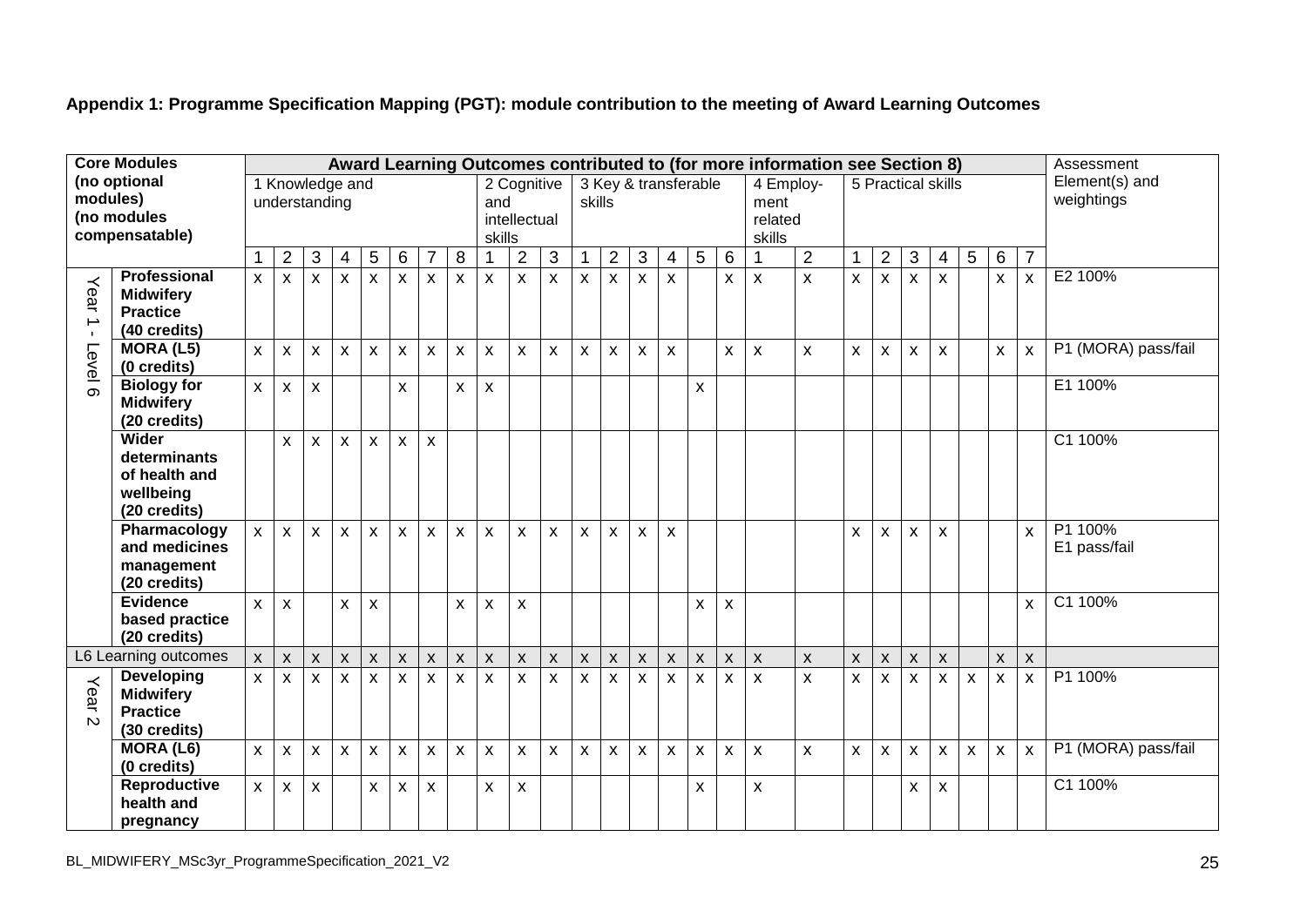|                   | $\overline{(15 \text{ credits})}$                                      |              |                           |              |              |              |                           |   |                           |                           |                           |                           |                           |                           |                           |                    |                           |                |                           |                           |                |                    |                |                           |                |                           |                           |                         |
|-------------------|------------------------------------------------------------------------|--------------|---------------------------|--------------|--------------|--------------|---------------------------|---|---------------------------|---------------------------|---------------------------|---------------------------|---------------------------|---------------------------|---------------------------|--------------------|---------------------------|----------------|---------------------------|---------------------------|----------------|--------------------|----------------|---------------------------|----------------|---------------------------|---------------------------|-------------------------|
|                   | Physiological<br>childbirth and<br>additional<br>needs<br>(15 credits) | $\mathsf{x}$ | $\pmb{\mathsf{X}}$        | X            | $\mathsf{x}$ |              | X                         | X |                           | X                         | $\pmb{\times}$            |                           | X                         |                           | $\pmb{\mathsf{X}}$        | $\pmb{\mathsf{X}}$ |                           |                | X                         | $\pmb{\times}$            | X              | X                  | X              | X                         |                |                           | X                         | E1 100%                 |
|                   | <b>Postnatal and</b><br>neonatal care<br>(15 credits)                  | X            |                           | X            | X            |              | $\pmb{\times}$            |   |                           | X                         | X                         |                           |                           |                           |                           |                    |                           | X              | X                         | $\mathsf{x}$              | X              |                    | X              | X                         |                |                           |                           | E2 100%                 |
|                   | <b>Developing</b><br>evidence based<br>practice<br>(15 credits)        | $\mathsf{x}$ | $\pmb{\times}$            |              | X            |              | $\mathsf{x}$              |   |                           | $\pmb{\mathsf{X}}$        | $\boldsymbol{\mathsf{x}}$ | $\pmb{\times}$            |                           | X                         | $\boldsymbol{\mathsf{X}}$ | X                  | $\mathsf{X}$              | $\mathsf{x}$   | $\boldsymbol{\mathsf{x}}$ | $\pmb{\chi}$              |                |                    |                |                           | $\mathsf{x}$   | $\boldsymbol{\mathsf{x}}$ | $\mathsf{x}$              | C1 100%                 |
|                   | L7 Learning outcomes<br>(90 credits)                                   | $\mathsf{x}$ | $\mathsf{x}$              | $\mathsf{X}$ | $\mathsf{x}$ | $\mathsf{x}$ | $\mathsf{x}$              | X | $\pmb{\times}$            | $\mathsf{x}$              | $\pmb{\times}$            | $\boldsymbol{\mathsf{x}}$ | $\mathsf{x}$              | $\boldsymbol{\mathsf{x}}$ | $\mathsf{x}$              | $\pmb{\mathsf{X}}$ | $\pmb{\mathsf{X}}$        | X              | $\mathsf{x}$              | $\pmb{\mathsf{X}}$        | $\mathsf{x}$   | $\pmb{\mathsf{X}}$ | $\pmb{\times}$ | $\boldsymbol{\mathsf{X}}$ | $\pmb{\times}$ | $\mathsf{x}$              | $\boldsymbol{\mathsf{x}}$ |                         |
| Year <sub>3</sub> | Advancing<br>midwifery<br>practice<br>(30 credits)                     | $\mathsf{x}$ | $\mathsf{x}$              | $\mathsf{x}$ | $\mathsf{X}$ | $\mathsf{x}$ | $\mathsf{x}$              | X | $\mathsf{x}$              | X                         | X                         | X                         | X                         | X                         | $\boldsymbol{\mathsf{x}}$ | $\mathsf{x}$       | $\boldsymbol{\mathsf{X}}$ | $\mathsf{X}$   | $\boldsymbol{\mathsf{X}}$ | $\pmb{\chi}$              | X              | x                  | <b>X</b>       | $\pmb{\chi}$              | X              | X                         | $\pmb{\times}$            | C1 50%<br>P1 (MORA) 50% |
|                   | <b>Complexity in</b><br>midwifery (1)<br>(10 credits)                  | $\mathsf{x}$ | $\boldsymbol{\mathsf{x}}$ | X            | $\mathsf{x}$ | X            | $\pmb{\times}$            | X | X                         | X                         | X                         | X                         | X                         | X                         | $\boldsymbol{\mathsf{x}}$ | $\pmb{\times}$     | $\mathsf{x}$              | X              | X                         | $\pmb{\chi}$              | X              | X.                 | X              | $\pmb{\chi}$              | X              | $\pmb{\times}$            | $\pmb{\times}$            | C1 100%                 |
|                   | <b>Complexity in</b><br>midwifery (2)<br>(10 credits)                  | $\mathsf{x}$ | X                         | X            | $\mathsf{x}$ | $\mathsf{x}$ | X                         | X | $\mathsf{x}$              | X                         | X                         | X                         | X                         | X                         | X                         | X                  |                           | X              | X                         | $\pmb{\chi}$              | $\pmb{\chi}$   | X.                 | $\mathsf{x}$   | X.                        | X              | X                         | $\pmb{\times}$            | E1 100%                 |
|                   | <b>Research and</b><br>quality<br>improvement<br>(40 credits)          | $\mathsf{x}$ | $\mathsf{x}$              |              | X            | X            | $\boldsymbol{\mathsf{x}}$ | X | $\pmb{\times}$            | $\mathsf{x}$              | $\pmb{\chi}$              | $\pmb{\times}$            | $\boldsymbol{\mathsf{x}}$ | $\pmb{\times}$            | $\boldsymbol{\mathsf{x}}$ | $\mathsf{x}$       | $\boldsymbol{\mathsf{X}}$ | $\pmb{\times}$ | $\pmb{\times}$            | $\pmb{\times}$            | $\pmb{\times}$ | X                  | $\mathsf{x}$   | X                         | $\pmb{\times}$ | $\pmb{\times}$            | $\pmb{\mathsf{X}}$        | C180%<br>P1 20%         |
|                   | L7 Learning outcomes<br>(180 credits)                                  | $\mathsf{X}$ | $\mathsf{x}$              | X            | $\mathsf{x}$ | $\mathsf{x}$ | $\mathsf{x}$              | X | $\boldsymbol{\mathsf{x}}$ | $\mathsf{x}$              | $\mathsf{x}$              | $\boldsymbol{\mathsf{x}}$ | $\boldsymbol{\mathsf{X}}$ | $\boldsymbol{\mathsf{x}}$ | $\boldsymbol{\mathsf{X}}$ | X                  | $\pmb{\mathsf{X}}$        | X              | $\boldsymbol{\mathsf{X}}$ | $\boldsymbol{\mathsf{X}}$ | $\mathsf{x}$   | $\pmb{\mathsf{X}}$ | X              | $\mathsf{x}$              | X              | $\boldsymbol{\mathsf{x}}$ | $\boldsymbol{\mathsf{x}}$ |                         |
| <b>LOs</b>        | <b>Confirmed Award</b>                                                 | $\mathsf{x}$ | $\boldsymbol{\mathsf{x}}$ | X            | $\mathsf{x}$ | $\mathsf{x}$ | $\mathsf{x}$              | X | $\mathsf{x}$              | $\boldsymbol{\mathsf{x}}$ | $\mathsf{x}$              | $\boldsymbol{\mathsf{x}}$ | X                         | X                         | $\boldsymbol{\mathsf{X}}$ | X                  | X                         | $\mathsf{x}$   | $\boldsymbol{\mathsf{X}}$ | $\pmb{\mathsf{X}}$        | X              | X                  | X              | X                         | $\pmb{\times}$ | X                         | $\boldsymbol{\mathsf{x}}$ |                         |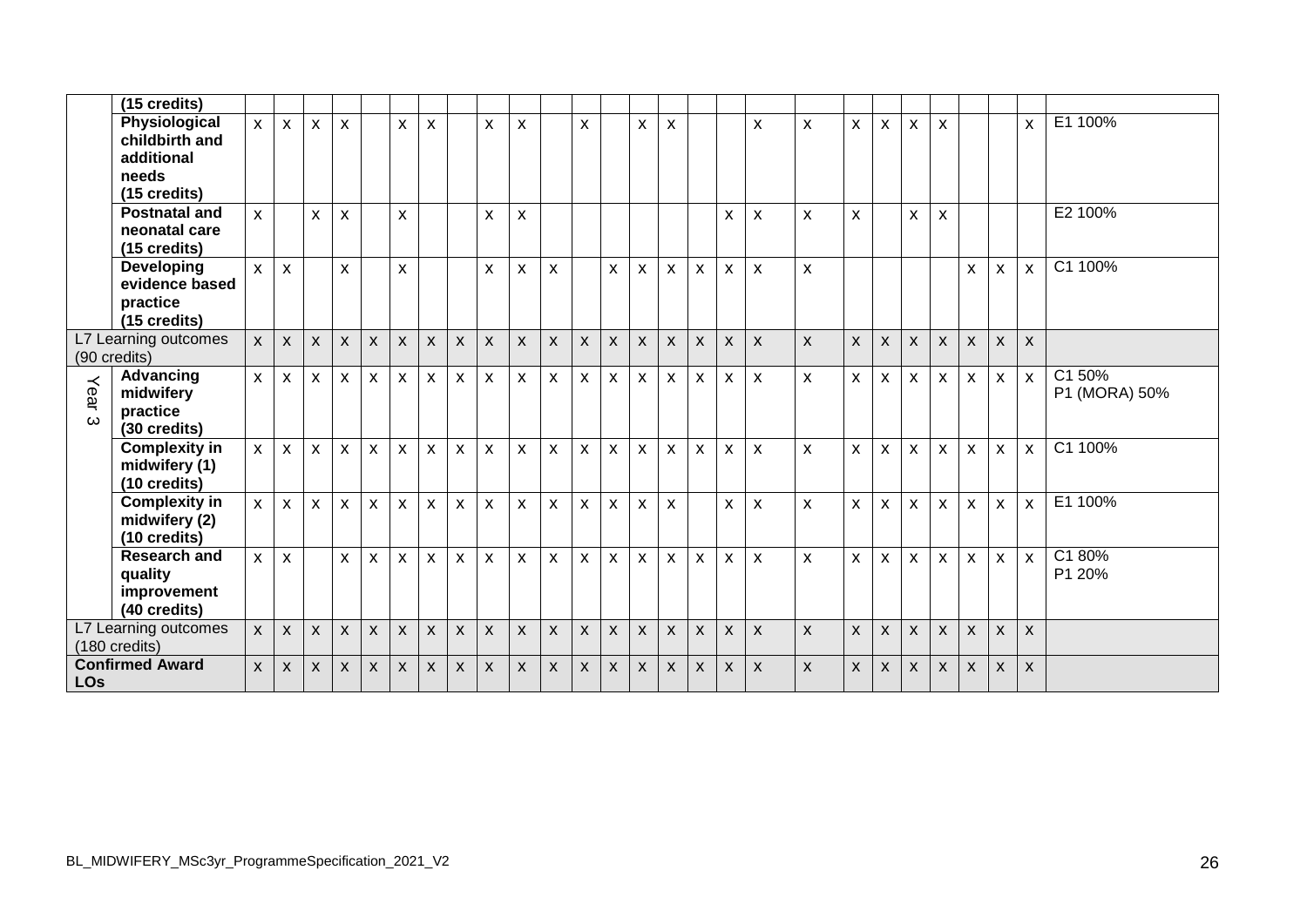## **Appendix 2: Mapping to NMC Standards of Proficiency for Midwives (NMC, 2019) and EU directive.**

#### **Year 1**

| Module                                              | Content                                                                                                                                                                                                                                                                                                                                                                                                                                               | Map to NMC<br>proficiencies<br>(2019)                                          | Map to EU directive<br>2005/36/EC                                                               |
|-----------------------------------------------------|-------------------------------------------------------------------------------------------------------------------------------------------------------------------------------------------------------------------------------------------------------------------------------------------------------------------------------------------------------------------------------------------------------------------------------------------------------|--------------------------------------------------------------------------------|-------------------------------------------------------------------------------------------------|
| Biology for<br>Midwifery                            | Anatomy, physiology, genetics and genomics of women and reproductive system of men,<br>Pathology, bacteriology, virology, parasitology, biophysics, biochemistry, radiology,                                                                                                                                                                                                                                                                          | 3.11                                                                           | Article 40 - sciences<br>on which activities of<br>midwifery are based<br>Annex $V -$ as listed |
| Pharmacology<br>and medicines<br>management         | Knowledge of pharmacology and ability to recognise the positive and adverse effects of<br>medicines,<br>Knowledge of principles of safe and effective administration, including associated clinical<br>skills<br>Knowledge of legal aspects of pharmacology including midwives exemptions,                                                                                                                                                            | 3.18, 3.19,                                                                    | Article 40 -<br>pharmacology<br>Annex V - basic<br>pharmacology                                 |
| Wider<br>determinants of<br>health and<br>wellbeing | Human rights perspective, promoting respectful and non-discriminatory care, meaningful<br>communication skills with women families and colleagues promoting choice, culturally<br>sensitive and individualised care<br>Knowledge of social context in which women and their families live including inequalities,<br>focus on public health and health promotion across all settings.<br>Psychological and social factors relating to maternity care. | 1.3, 1.8, 1.9,<br>1.10, 1.11,<br>1.17, 1.18,<br>2.7, 2.12<br>3.1, 3.2,<br>3.27 | Article 40 - social<br>environment<br>Annex $V - as$ listed                                     |
| Evidence based<br>practice                          | Understand importance of midwives' contribution to knowledge base through research,<br>Associated skills including literature searching and referencing                                                                                                                                                                                                                                                                                               | 5.17; 6.3; 6.3.1;<br>6.3.2                                                     |                                                                                                 |
| Professional<br>Midwifery<br>Practice - MORA        | Theory in linked Professional Midwifery Practice module<br>MORA - EU numbers and NMC proficiencies                                                                                                                                                                                                                                                                                                                                                    | Domain 6<br>(excluding 6.3,<br>6.18, 6.35<br>(cannulation),                    | Annex $V - as$ listed,<br>including EU<br>numbers                                               |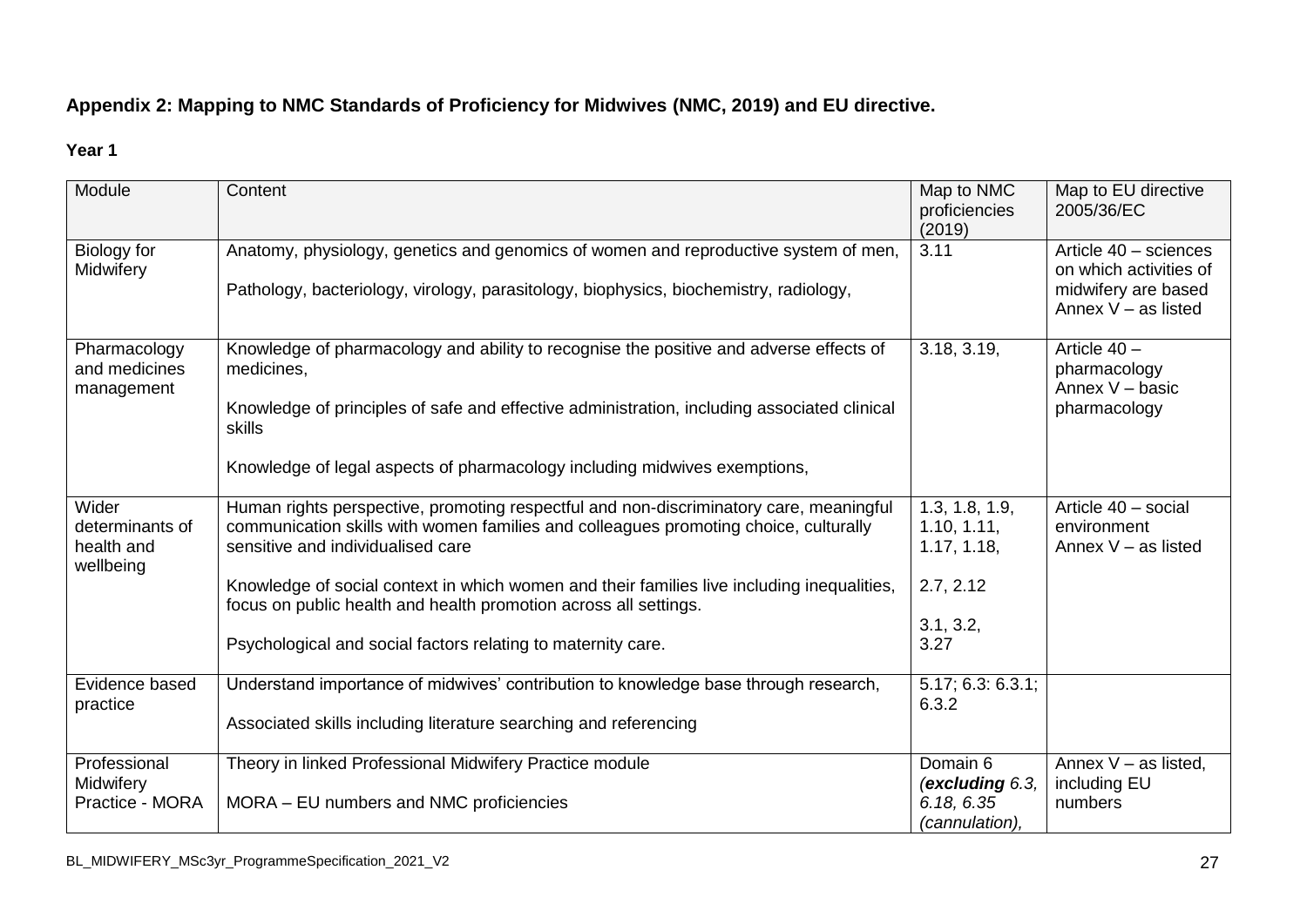|              |                                                                                                       | 6.50.8, 6.58.4, |                       |
|--------------|-------------------------------------------------------------------------------------------------------|-----------------|-----------------------|
|              |                                                                                                       | 6.59.2, 6.65.5, |                       |
|              |                                                                                                       | 6.69.2, 6.69.3, |                       |
|              |                                                                                                       | 6.69.6, 6.71.7, |                       |
|              |                                                                                                       | 6.71.8, 6.72.2, |                       |
|              |                                                                                                       | 6.73.2, 6.73.3, |                       |
|              |                                                                                                       | 6.80, 6.84,     |                       |
|              |                                                                                                       | 6.85, 6.86      |                       |
| Professional | The professional midwife: Legislation and regulation of midwifery including the NMC                   | $1.1 - 1.5$     | Article $40 -$ ethics |
| Midwifery    | Code; the role and scope of midwife in the 21 <sup>st</sup> century; historical and political context | $1.7 - 1.27$    | and legislation;      |
| Practice     | Philosophy and values: Introduction to the philosophies and values of midwifery;                      | $2.1 - 2.10$    | clinical experience   |
|              | principles of courage, integrity, transparency, duty of candour                                       | 2.12            |                       |
|              | The midwife as scholar: Self-awareness, reflection and personal/ professional                         | $3.1 - 3.27$    | Article 42 -          |
|              | development; introduction to PALS                                                                     | $4.1 - 4.10$    | resuscitation of new- |
|              | Relationship building and partnership working with women: Principles of trustful                      | $5.2 - 5.10$    | born infant and       |
|              | person-centred relationships and partnership working; conflict resolution                             | 5.12-5.16       | emergency measures    |
|              | <b>Communication:</b> Confidentiality/information governance; professional communication              | 5.18            |                       |
|              | Record keeping: Principles of effective record keeping including booking histories                    | Domain 6        |                       |
|              | Core clinical skills: Antenatal, labour, postnatal, neonatal periods including maternal               | (excluding 6.3, |                       |
|              | and fetal observations, introduction to fetal movements/ wellbeing/ monitoring, bladder               | 6.18, 6.35      |                       |
|              | and bowels (theory), pressure areas (theory), wounds and healing (theory), mechanism/                 | (cannulation),  |                       |
|              | management of labour (theory application from biology and practice), VE, BLS, NLS,                    | 6.50.8, 6.58.4, |                       |
|              | infection prevention and control/ asepsis/ handwashing; MORA – EU numbers and NMC                     | 6.59.2, 6.65.5, |                       |
|              | proficiencies                                                                                         | 6.69.2, 6.69.3, |                       |
|              | <b>Organisation of care: Introduction to models of care and professional placements</b>               | 6.69.6, 6.71.7, |                       |
|              | including CLiP                                                                                        | 6.71.8, 6.72.2, |                       |
|              | <b>Continuity of care and care:</b> Introduction to continuity of care and caseloading                | 6.73.2, 6.73.3, |                       |
|              | Safe and effective midwifery care: Introduction to factors impacting on quality of care               | 6.80, 6.84,     |                       |
|              | including an introduction to risk assessment and escalation                                           | 6.85, 6.86      |                       |
|              | Accountability and autonomy: Introduction to ethical principles                                       |                 |                       |
|              | The midwife as colleague - interdisciplinary roles and collaboration: Team-working;                   |                 |                       |
|              | introduction to MDT roles                                                                             |                 |                       |
|              | The midwife as leader: Self-leadership and ownership of learning                                      |                 |                       |
|              | <b>Self-care:</b> Introduction to the importance of self-care and building resilience; introduction   |                 |                       |
|              | to the role of professional midwifery advocates                                                       |                 |                       |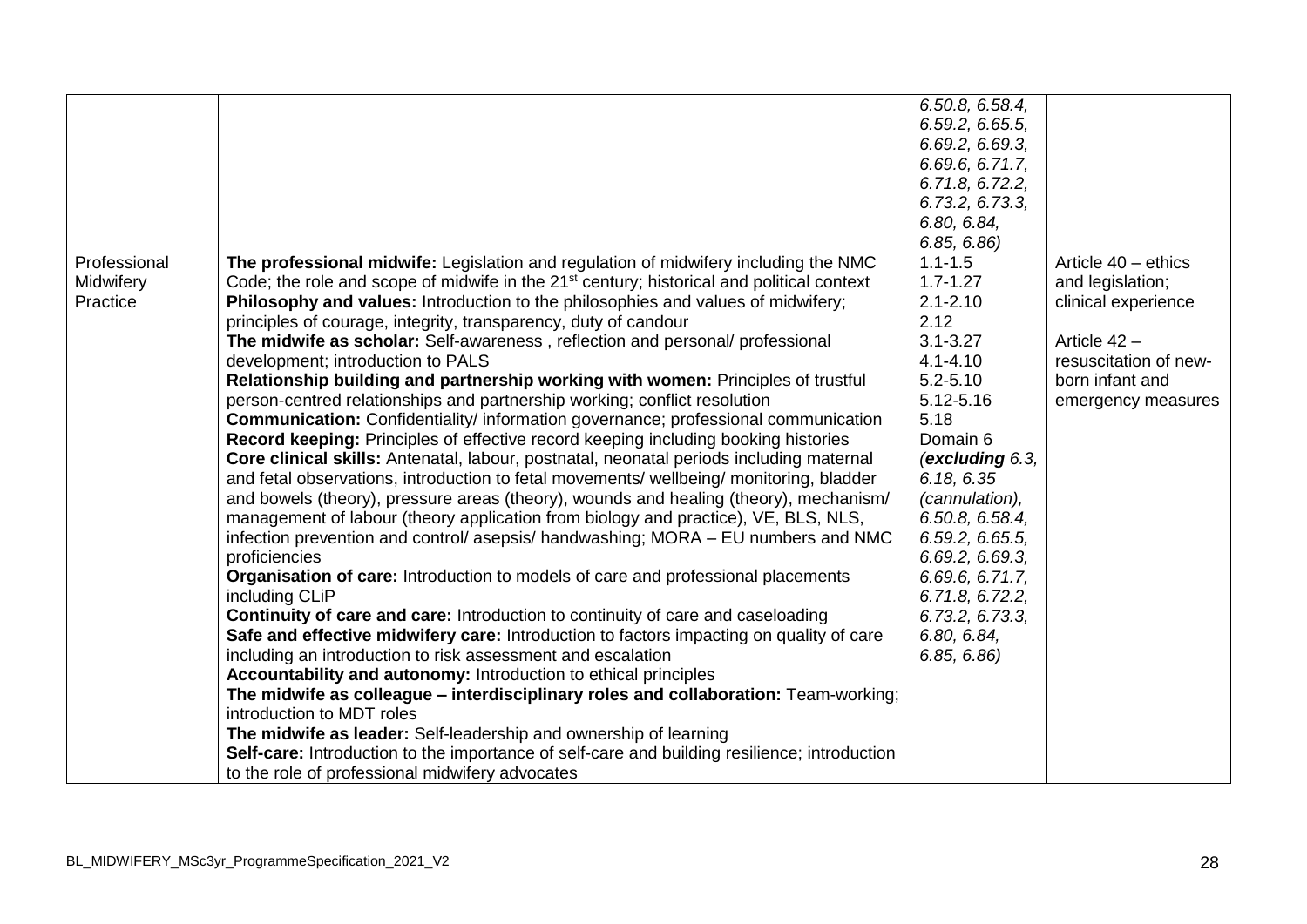## **Year 2**

| Module                                               | Content                                                                                                                                                                                                                                                                                                                                                                                                                                                                                                                                                                                                                                                                                                                                                                                                                     | Map to NMC<br>proficiencies<br>(2019)                                                       | Map to EU directives                                                                                                                                                                                                                                  |
|------------------------------------------------------|-----------------------------------------------------------------------------------------------------------------------------------------------------------------------------------------------------------------------------------------------------------------------------------------------------------------------------------------------------------------------------------------------------------------------------------------------------------------------------------------------------------------------------------------------------------------------------------------------------------------------------------------------------------------------------------------------------------------------------------------------------------------------------------------------------------------------------|---------------------------------------------------------------------------------------------|-------------------------------------------------------------------------------------------------------------------------------------------------------------------------------------------------------------------------------------------------------|
| Reproductive<br>health and<br>pregnancy              | Women's health issues taking a human rights approach, enabling women to make<br>evidence-informed decisions,<br>Sexual and reproductive health and rights, contraception and gynaecology, associated<br>ethical issues<br>Health promotion in relation to preconception, SRH, fertility, contraception<br>Ovarian (menstrual) cycle and Embryology<br>Anatomy, physiology and epigenetics of pregnancy and fetal development<br>Evidence-based care in pregnancy to optimise normal processes manage common<br>symptoms and problems and anticipate and prevent complications,<br>Screening and diagnostic tests and associated ethical dilemmas,<br>Health promotion messages and enabling women to make evidence-informed decisions<br>including parent education and preparation for parenthood. Nutrition in pregnancy. | $\overline{1}$ .3, 2.12<br>3.3, 3.4, 3.7,<br>3.8, 3.12.1,<br>3.13.1, 3.17.1,<br>3.20, 3.25, | Article 40 - sciences<br>on which activities of<br>midwifery are based<br>Article 42 - family<br>panning Article 42 -<br>pregnancy<br>preparation for<br>parenthood Annex V:<br>health education,<br>nutrition and dietetics<br>Annex $V -$ as listed |
| Physiological<br>Childbirth and<br>additional needs. | Anatomy, physiology and epigenetics of labour and birth<br>Psychological, behavioural and cognitive factors during labour and birth,<br>Evidence-based care in labour and birth to optimise normal processes manage common<br>symptoms and problems and anticipate and prevent complications,<br>Analgesia and anaesthesia<br>The importance of birth to public health and well-being across the life course,                                                                                                                                                                                                                                                                                                                                                                                                               | 3.5, 3.12.2,<br>3.12.3, 3.17.1,<br>3.21, 3.24,<br>3.25,                                     | Article 40 - sciences<br>on which activities of<br>midwifery are based<br>Article 42 - labour<br>and birth<br>Annex $V -$ as listed                                                                                                                   |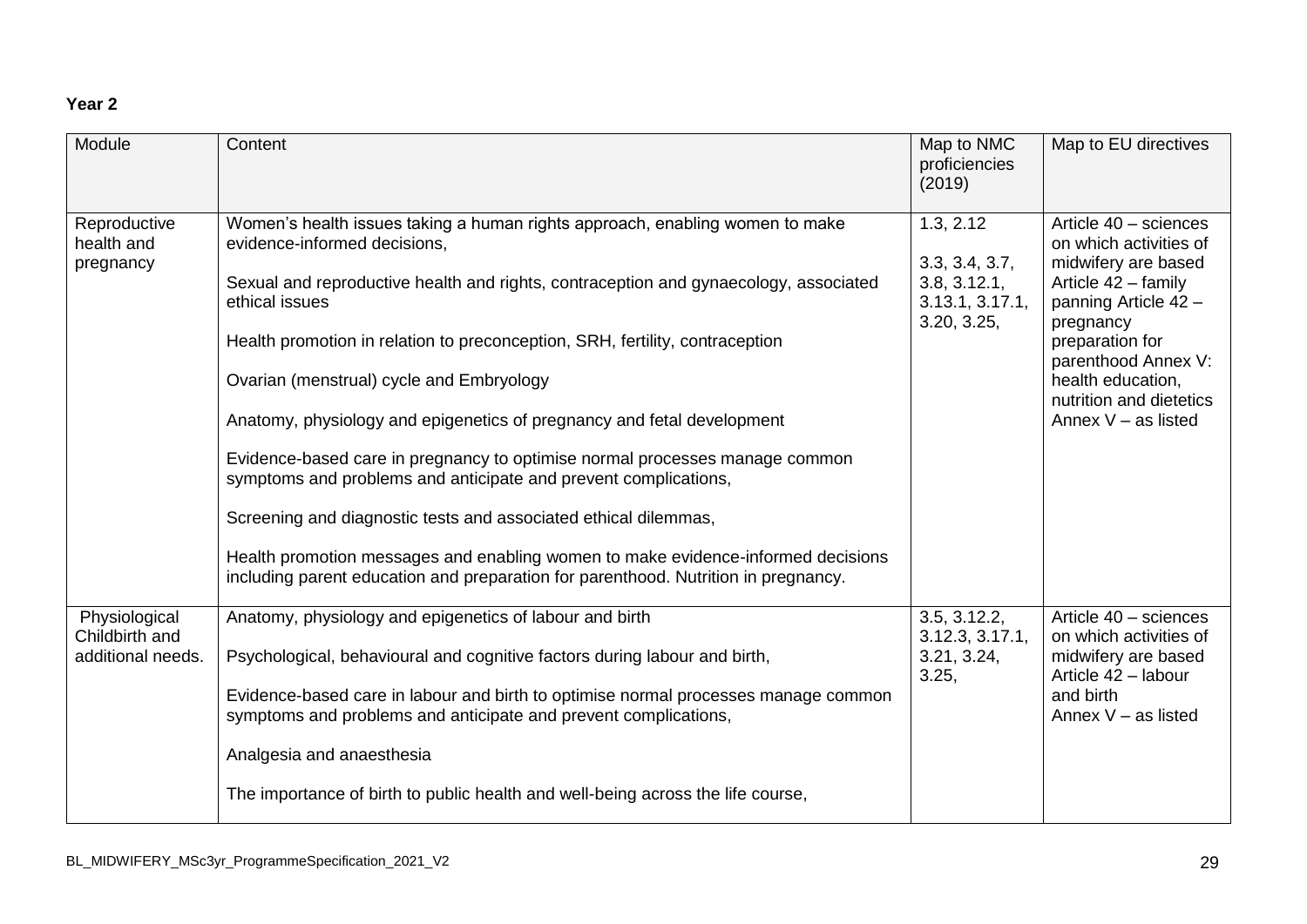| Postnatal and<br>neonatal care                  | Anatomy, physiology and epigenetics of the postpartum period and the changes that<br>occur during this period, including psychological, behavioural and cognitive factors.<br>Evidence-based care in the postnatal period to optimise normal processes manage<br>common symptoms and problems and anticipate and prevent complications, whilst<br>enabling women to making evidence-informed decisions about their care.<br>Caring for and monitoring the progress of the mother in the post-natal period and giving<br>all necessary advice to the mother on infant care to enable her to ensure the optimum<br>progress of the newborn infant.<br>Health promotion during the postnatal period, including the importance of human milk and<br>breastfeeding and the benefits this has on maternal and newborn health and wellbeing. | 1.3,<br>2.6, 2.10<br>3.3, 3.6, 3.9,<br>3.12.4, 3.13.2,<br>3.13.3, 3.13.4,<br>3.14, 3.15,<br>3.16, 3.17,<br>3.20, 3.25, | Article 40 - sciences<br>on which activities of<br>midwifery are based<br>Article 42 - postnatal<br>care<br>Annex $V - as$ listed |
|-------------------------------------------------|---------------------------------------------------------------------------------------------------------------------------------------------------------------------------------------------------------------------------------------------------------------------------------------------------------------------------------------------------------------------------------------------------------------------------------------------------------------------------------------------------------------------------------------------------------------------------------------------------------------------------------------------------------------------------------------------------------------------------------------------------------------------------------------------------------------------------------------|------------------------------------------------------------------------------------------------------------------------|-----------------------------------------------------------------------------------------------------------------------------------|
|                                                 | National screening and diagnostic tests offered during the postnatal period and analysis<br>of the associated ethical dilemmas.<br>Maintaining and promoting continuity of carer throughout the postnatal period.<br>Introduction to the underpinning anatomy and physiology required to carry out a full<br>systematic physical examination of the newborn.<br>Examining and caring for the newborn infant, including recognising deviations from the<br>norm and abnormalities which may necessitate referral to multi-disciplinary team.                                                                                                                                                                                                                                                                                           | Domain 6<br>6.59.2                                                                                                     |                                                                                                                                   |
| Developing<br><b>Evidence Based</b><br>Practice | Identify, critically analyse and interpret research evidence<br>Philosophy and methodologies which inform research and quality/practice improvement<br>projects.<br>The implementation and active engagement of research; to inform practice and decision<br>making.<br>Midwives' research contribution to the knowledge base for practice and reflection on how<br>to improve practice and service.                                                                                                                                                                                                                                                                                                                                                                                                                                  | 1.4, 1.5,<br>Domain 5<br>5.1, 5.9, 5.10,<br>5.11, 5.17<br>Domain 6<br>6.3: 6.3.1;<br>6.3.2                             |                                                                                                                                   |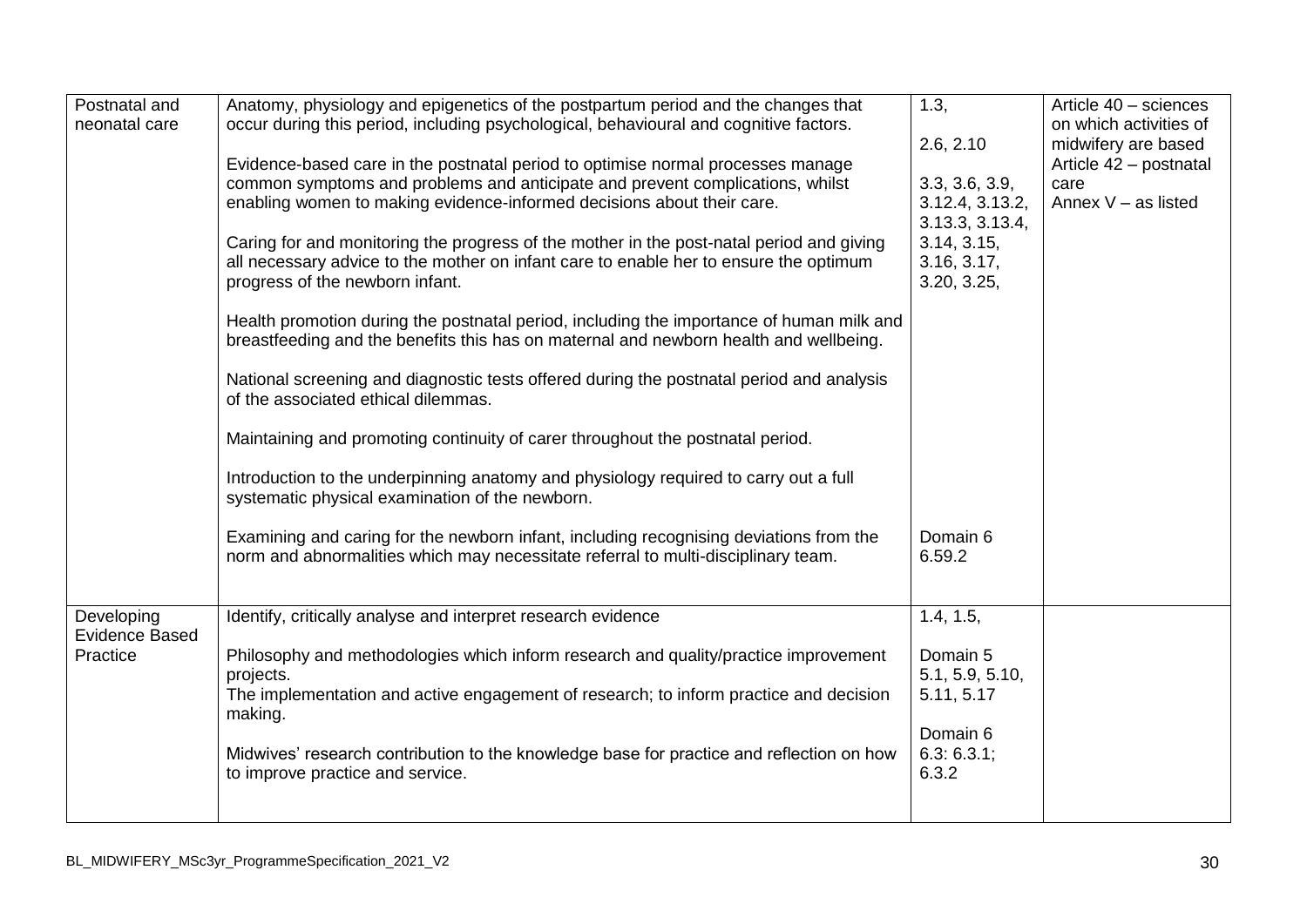| Developing      | Theory in linked Developing Midwifery Practice module                                       | Domain 6          | Annex $V - as$ listed, |
|-----------------|---------------------------------------------------------------------------------------------|-------------------|------------------------|
| Midwifery       |                                                                                             | (excluding        | including EU numbers   |
| Practice - MORA | MORA - EU numbers and NMC proficiencies                                                     | 6.69.2, 6.69.3,   |                        |
|                 |                                                                                             | 6.69.6, 6.71.7,   |                        |
|                 |                                                                                             | 6.71.8, 6.80,     |                        |
|                 |                                                                                             | 6.86)             |                        |
|                 | The professional midwife: Ambassador role and upholding public trust                        |                   | Article 40 - clinical  |
| Developing      | Philosophy and values: Upholding public trust and promoting confidence; Application of      | $1.1 - 1.5$       | experience             |
| Midwifery       | evidence-based practice                                                                     | $1.7 - 1.27$      |                        |
| Practice        | The midwife as scholar: Ongoing self-reflection and professional development                | $2.1 - 2.10$      | Article $42 -$         |
|                 | Relationship building and partnership working with women: Maintaining trusting,             | 2.12              | resuscitation of new-  |
|                 | compassionate, respectful relationships                                                     | $3.1 - 3.27$      | born infant and        |
|                 | <b>Communication:</b> Digital technology and data sharing                                   | $4.1 - 4.11$      | emergency measures     |
|                 | Record keeping: Referral processes                                                          | $5.1 - 5.11$      |                        |
|                 | Core clinical skills: Mandatory updates; Clinical skills not included in other modules or   | 5.12-5.21         |                        |
|                 | revision workshops/scenarios/reflections eg: catheterisation, cannulation, IV               | Domain 6          |                        |
|                 | administration, other drugs updates or repeat calculations needed, blood transfusion,       | <i>(excluding</i> |                        |
|                 | suturing, episiotomy, OASI care bundle/ perineal protection/HOOP etc, explore               | 6.69.2, 6.69.3,   |                        |
|                 | experiences of supporting birth, FSE, ARM, homebirth/ waterbirth/ physiological 3rd         | 6.69.6, 6.71.7,   |                        |
|                 | stage, stillbirth and bereavement Organisation of care: Introduction to year 2              | 6.71.8, 6.80,     |                        |
|                 | placements including brief adult mortality for non-maternity experiences; Sustainability of | 6.86) with        |                        |
|                 | resources/environment                                                                       | particular        |                        |
|                 | Continuity of care and carer: Continuation of COC and caseloading                           | focus on 6.3,     |                        |
|                 | Safe and effective midwifery care: Sustainability of midwifery service including COC        | 6.50.8, 6.58.4,   |                        |
|                 | in more rural areas                                                                         | 6.59.2, 6.65.5,   |                        |
|                 | Accountability, autonomy: Safeguarding, domestic abuse, psychological and mental            | 6.72.2, 6.73.2,   |                        |
|                 | health needs and support                                                                    | 6.73.3, 6.84,     |                        |
|                 | The midwife as colleague - interdisciplinary roles and collaboration:                       | 6.85              |                        |
|                 | Interprofessional learning including Medlaw/ EU days etc                                    |                   |                        |
|                 | The midwife as leader: Leading peers - introduction to peer support                         |                   |                        |
|                 | Self-care: Sustainability of the midwife as an individual and professional                  |                   |                        |
|                 |                                                                                             |                   |                        |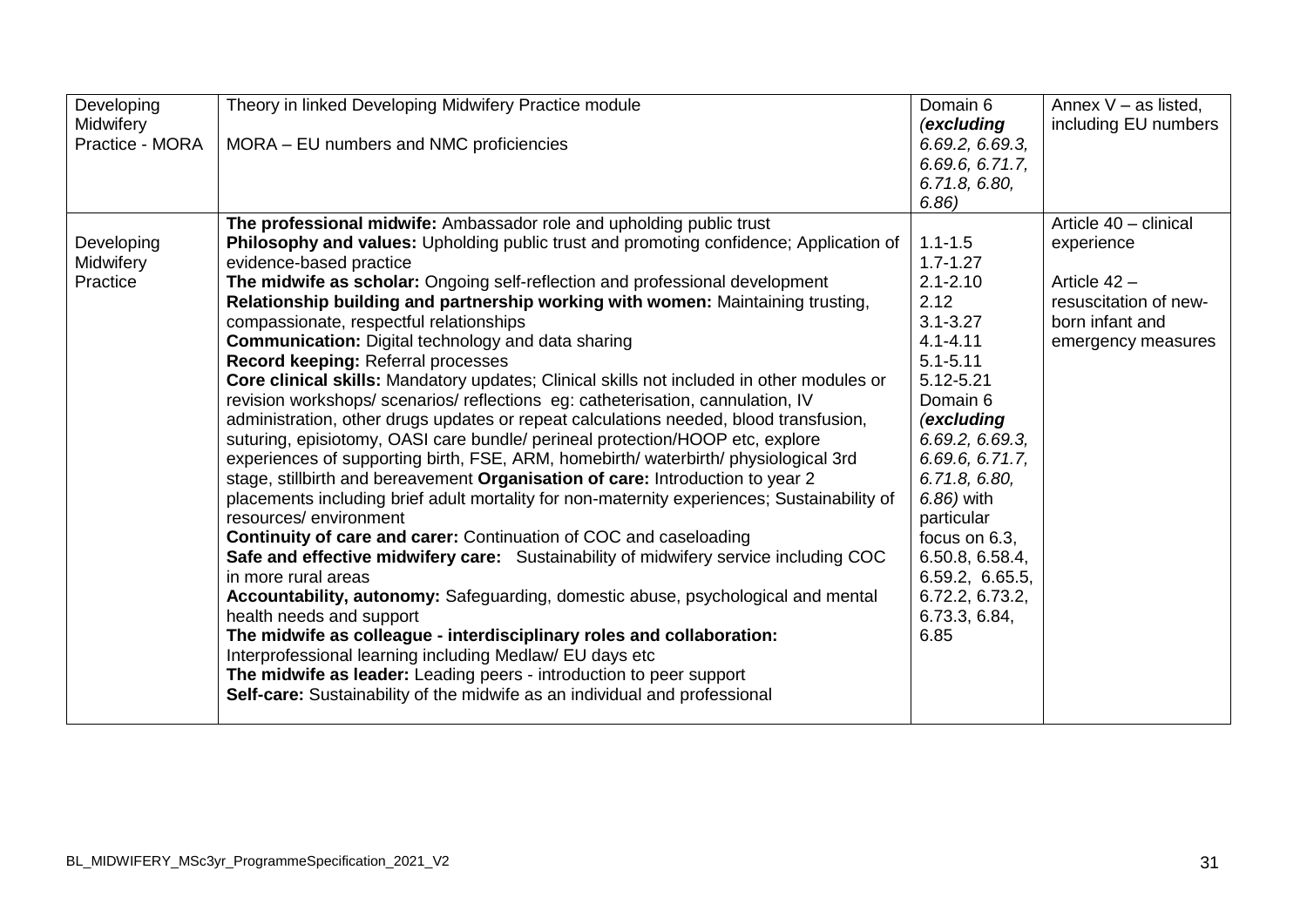#### **Year 3**

| Module                         | Content                                                                                                                                                                                                                                                                                                                                                                                                                                                                                                                                                                                                                                                                                                                                                                                                                                                                                                                                                                                                                                                                                                                                                                                                                                                                                                                                             | Map to NMC<br>proficiencies<br>(2019)                                                                     | Map to EU directives                                                                              |
|--------------------------------|-----------------------------------------------------------------------------------------------------------------------------------------------------------------------------------------------------------------------------------------------------------------------------------------------------------------------------------------------------------------------------------------------------------------------------------------------------------------------------------------------------------------------------------------------------------------------------------------------------------------------------------------------------------------------------------------------------------------------------------------------------------------------------------------------------------------------------------------------------------------------------------------------------------------------------------------------------------------------------------------------------------------------------------------------------------------------------------------------------------------------------------------------------------------------------------------------------------------------------------------------------------------------------------------------------------------------------------------------------|-----------------------------------------------------------------------------------------------------------|---------------------------------------------------------------------------------------------------|
| Complexity in midwifery<br>(1) | Complications and additional needs relating to physical, psychological, social,<br>cultural and spiritual factors; pre-existing current and emerging complications and<br>additional care needs may include embryology and fetal development, adaptation<br>to life, the new-born infant, infant feeding, very early child development and<br>transition to parenthood/attachment; evidence-based approaches to signs of<br>compromise and deterioration in the woman and new-born and ability to make<br>decisions and act,<br>Understanding when additional care or support is needed including how to consult<br>and make referrals for additional care when necessary,<br>Evidence based approaches to management of emergency situations and first line<br>management including interdisciplinary team working, collaborative working while<br>continuing to provide midwifery care needed, keeping mothers and new-borns<br>together whenever possible even when complications arise, respectful<br>compassionate team working when end of life care is required,<br>Advocacy for women and infants who are vulnerable, including ways to reach out<br>to women who find it difficult to access services, work with others to share<br>knowledge concerning the impact of social determinants of health,<br>Build on skills required for NIPE | 1.16,<br>2.8, 2.9<br>3.26<br>4.1, 4.2, 4.3,<br>4.4, 4.5, 4.6,<br>4.7, 4.8, 4.9,<br>4.10, 4.11<br>Domain 6 | Article 42 -<br>"at risk" pregnancy<br>Article 42 - postnatal<br>care                             |
| Complexity in midwifery<br>(2) | Complications and additional needs relating to physical, psychological, social,<br>cultural and spiritual factors; pre-existing current and emerging complications and<br>additional care needs<br>Evidence-based approaches to signs of compromise and deterioration in the fetus<br>and ability to make decisions and act; evidence based approaches to<br>management of emergency situations and first line management including                                                                                                                                                                                                                                                                                                                                                                                                                                                                                                                                                                                                                                                                                                                                                                                                                                                                                                                 | 1.6<br>2.8, 2.9<br>3.26<br>4.1, 4.2, 4.3,<br>4.6, 4.7, 4.8,<br>4.9                                        | Article 42 - labour<br>and birth, including<br>episiotomy and<br>breech and<br>emergency measures |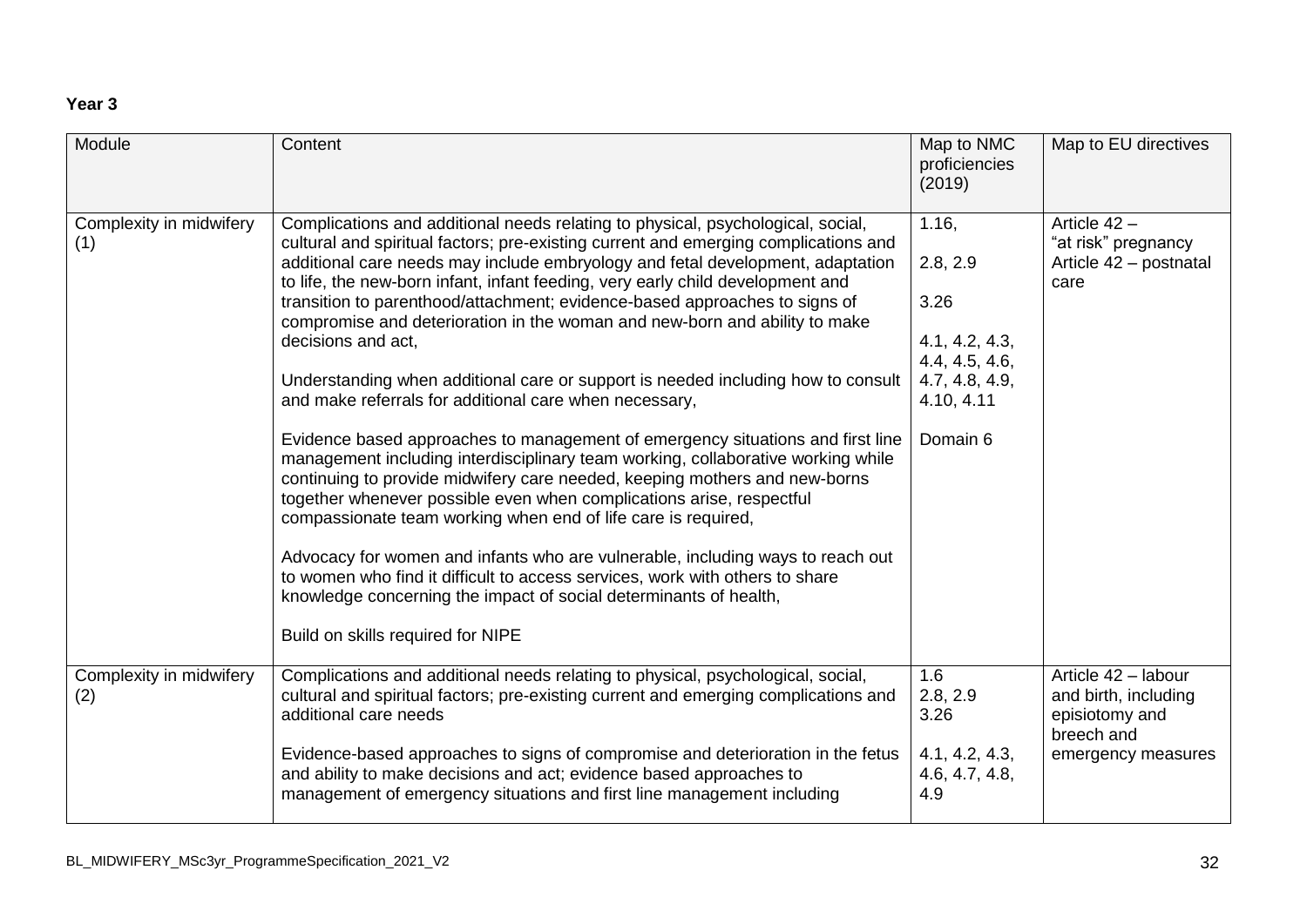|                                            | interdisciplinary team working, collaborative working while continuing to provide<br>midwifery care needed,                                                                                                                                                                                                                                                                                                                                                                                                                                                                                                                                                                                                                                                                                                                                                                                                                                                                                                                                                                                                                                                                                                                                                                                                                                                                                                                                                                                                                                                                                                                                                                                                                                                                                                                                           |                                                                                                                          |                                                                                                                |
|--------------------------------------------|-------------------------------------------------------------------------------------------------------------------------------------------------------------------------------------------------------------------------------------------------------------------------------------------------------------------------------------------------------------------------------------------------------------------------------------------------------------------------------------------------------------------------------------------------------------------------------------------------------------------------------------------------------------------------------------------------------------------------------------------------------------------------------------------------------------------------------------------------------------------------------------------------------------------------------------------------------------------------------------------------------------------------------------------------------------------------------------------------------------------------------------------------------------------------------------------------------------------------------------------------------------------------------------------------------------------------------------------------------------------------------------------------------------------------------------------------------------------------------------------------------------------------------------------------------------------------------------------------------------------------------------------------------------------------------------------------------------------------------------------------------------------------------------------------------------------------------------------------------|--------------------------------------------------------------------------------------------------------------------------|----------------------------------------------------------------------------------------------------------------|
| <b>Advancing Midwifery</b><br>Practice     | The professional midwife: Decision-making and professional judgement; Fitness<br>to practise; Revalidation<br>Philosophy and values: Application of strength based approaches<br>The midwife as scholar: Ongoing self-reflection and professional development;<br>Career pathways and preparation for employment/ transition to registrant/<br>preceptorship<br>Relationship building and partnership working with women: Advocacy and<br>partnership in complexity<br><b>Communication:</b> Assertiveness and communication in complex situations<br><b>Record keeping:</b> Quality assurance - report writing and audits<br>Core clinical skills: Mandatory updates (excluding BLS and NLS); Revision of<br>clinical skills as required; MORA - EU numbers and NMC proficiencies.<br>Organisation of care: Introduction to year 3 placements; Contextual influences -<br>environment, workforce staffing levels and skills mix, contemporary issues/ policy<br>drivers; Influencing organisational culture<br><b>Continuity of care and carer:</b> Ongoing continuity of care and caseloading<br>Safe and effective midwifery care: Escalation of concerns; Clinical governance<br>including incident reporting and management, risk assessment and management;<br>Human factors<br>Accountability, autonomy: Accountability and autonomy as future registered<br>and lead professional<br>The midwife as colleague - interdisciplinary roles and collaboration: Co-<br>ordinating care; Effective inter-disciplinary team-working<br>The midwife as leader: Leading and managing colleagues and teams;<br>Preparation for practice supervisor and assessor - theories and practical<br>application of supporting and assessing learners<br>Self-care: Compassionate self-care; Engagement in supervision and professional<br>reflective activities | $1.1 - 1.27$<br>$2.1 - 2.12$<br>$3.1 - 3.27$<br>$4.1 - 4.11$<br>$5.2 - 5.10$<br>5.12-5.16<br>5.18-5.21<br>Domain 6 (all) | Article 40 - clinical<br>experience,<br>understanding training<br>Article 42<br>Annex V - listed EU<br>numbers |
| <b>Research and Quality</b><br>Improvement | Use, share and apply research findings to promote and inform best midwifery<br>policy and practice,                                                                                                                                                                                                                                                                                                                                                                                                                                                                                                                                                                                                                                                                                                                                                                                                                                                                                                                                                                                                                                                                                                                                                                                                                                                                                                                                                                                                                                                                                                                                                                                                                                                                                                                                                   | 1.5                                                                                                                      |                                                                                                                |
|                                            |                                                                                                                                                                                                                                                                                                                                                                                                                                                                                                                                                                                                                                                                                                                                                                                                                                                                                                                                                                                                                                                                                                                                                                                                                                                                                                                                                                                                                                                                                                                                                                                                                                                                                                                                                                                                                                                       | 5.1, 5.11, 5.17                                                                                                          |                                                                                                                |
|                                            | Quality improvement methodologies and skills required to engage in QI<br>processes; understanding of how to work with stakeholders to develop                                                                                                                                                                                                                                                                                                                                                                                                                                                                                                                                                                                                                                                                                                                                                                                                                                                                                                                                                                                                                                                                                                                                                                                                                                                                                                                                                                                                                                                                                                                                                                                                                                                                                                         | Domain 6                                                                                                                 |                                                                                                                |